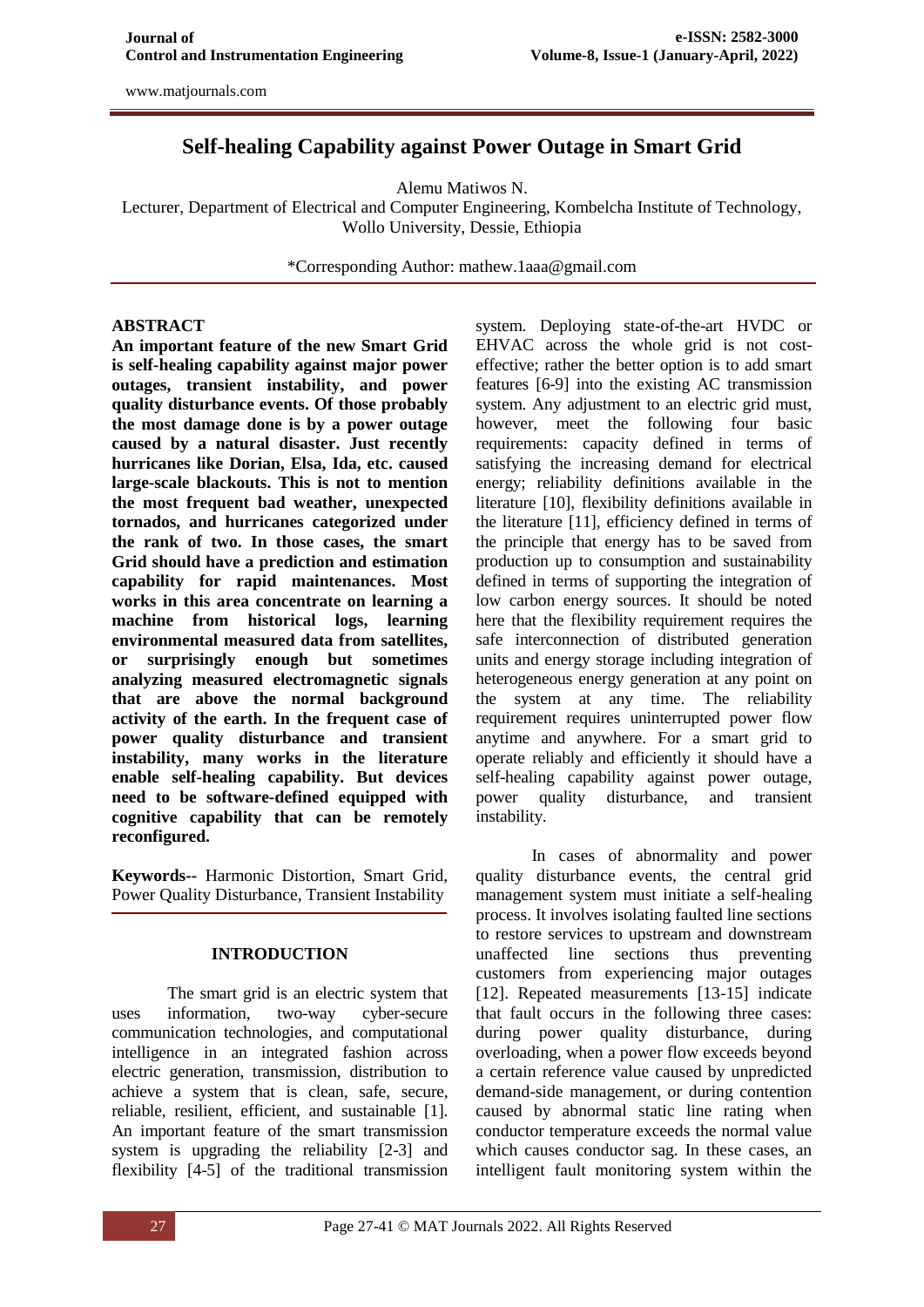central grid management isolates the faulted line to reroute power flow automatically. This in turn requires electronic devices not only to be digital [16] but also to be equipped with intelligent capabilities.

First, let us see features of a smart transmission system singling out only the overhead transmission system. Overhead transmission conductors in smart grid unlike the traditional AC, HVDC, or EHVDC consist of composite conductors or superconducting wires capable of withstanding high temperature. These conductors have the properties of greater current carrying capacities, lower voltage drop, lighter weight, and greater controllability [17]. State-ofthe-art CTs and VTs can protect themselves from saturation caused by faults, monitor cooling systems, and can decide on tap changers of transformers in real-time [18-20]. All devices throughout the smart grid should have the capability to talk to each other through the advanced network infrastructure. The communication can happen through the already installed TCP/IP internet, but because different nodes in this case MAC enabled electrical equipment in smart grids require different communication necessities, different protocols [21] can be defined for the exchanged packet between nodes and the central grid station.

To accomplish all of these tasks, equipment throughout the smart grid should have the cognitive and reconfigurable capability. Cognitive is the ability to sense information from the surrounding environment to analyze and learn the sensed information to make decisions. To accomplish this task electronic device needs to be software-defined where most of the processing and decisions will be made via software. This in turn equips the equipment with reconfigurable capability: the capability of adjusting operating parameters in real-time without any modification on hardware components. For instance, distance relays of the future can reconfigure ampacity online in real-time (see section 4).

In this paper, a discussion on how to add self-healing capabilities to the existing AC transmission line is presented to point out future research gaps. The rest of this paper is organized as follows Section 2 of this paper presents the self-healing process during major power outages. Section 3 of this paper deals with power quality

disturbances. Fault monitoring and diagnosis system in case of small-scale transient instability are presented in Section 5. In the end surveys to the solutions of over-current due to overloading along with how the smart grid transmission system handles excessive temperature is explained. The paper ends with concluding remarks pointing out future works.

## **POWER OUTAGES**

Major power outages in this paper refer to those outages that impacted at least 50000 customers or caused an unplanned firm load loss of at least 300MW. Power outages thus occur either due to critical equipment failure in the grid, natural disasters, or cyber-physical threats. In such cases, the smart grid must be resilient. Resiliency in this context is the ability of the smart grid to respond to and recover from outages through an iterative process of sensing, anticipation, learning, and adaptation to all types of hazards and disruption [22]. The crucial queries while ensuring resiliency would be whether or not the supply has been disrupted, if so by how much, and the capacity to restore power quickly [23]. Hence, include early detection of low probability high-risk extreme events including natural disasters and man-made attacks, and the corresponding risk assessment to mitigate the damage rapidly [24]. Thus, one needs to assess the following points.

Natural disasters damage electric power system components causing cascading failures. The most probable cause of such damage is hurricanes in the Western Atlantic and Eastern Pacific Ocean Basins, cyclones on the west Indian ocean, and Typhons on the east pacific or strong earthquakes above a magnitude of 4.0 on the rector scale. The damage will be especially significant in the generation and transmission units, because distribution systems are maintained rapidly to large-scale disasters, except for unexpected high-intensity rapid tornados. Hurricane Sandy as an example in 2012 [cut](http://nation.time.com/2012/10/29/hurricane-sandy-bears-down-on-east-coast/)  [power to 8.2 million households](http://nation.time.com/2012/10/29/hurricane-sandy-bears-down-on-east-coast/) in 17 states on the eastern shore of the U.S [25]. Hurricanes Irma, Michael and Maria, and more recently Hurricane Dorian resulted in power outages that affected millions of customers and led to major social and economic disruptions throughout our communities. In general, more than 1500 hurricane-induced outages are reported across the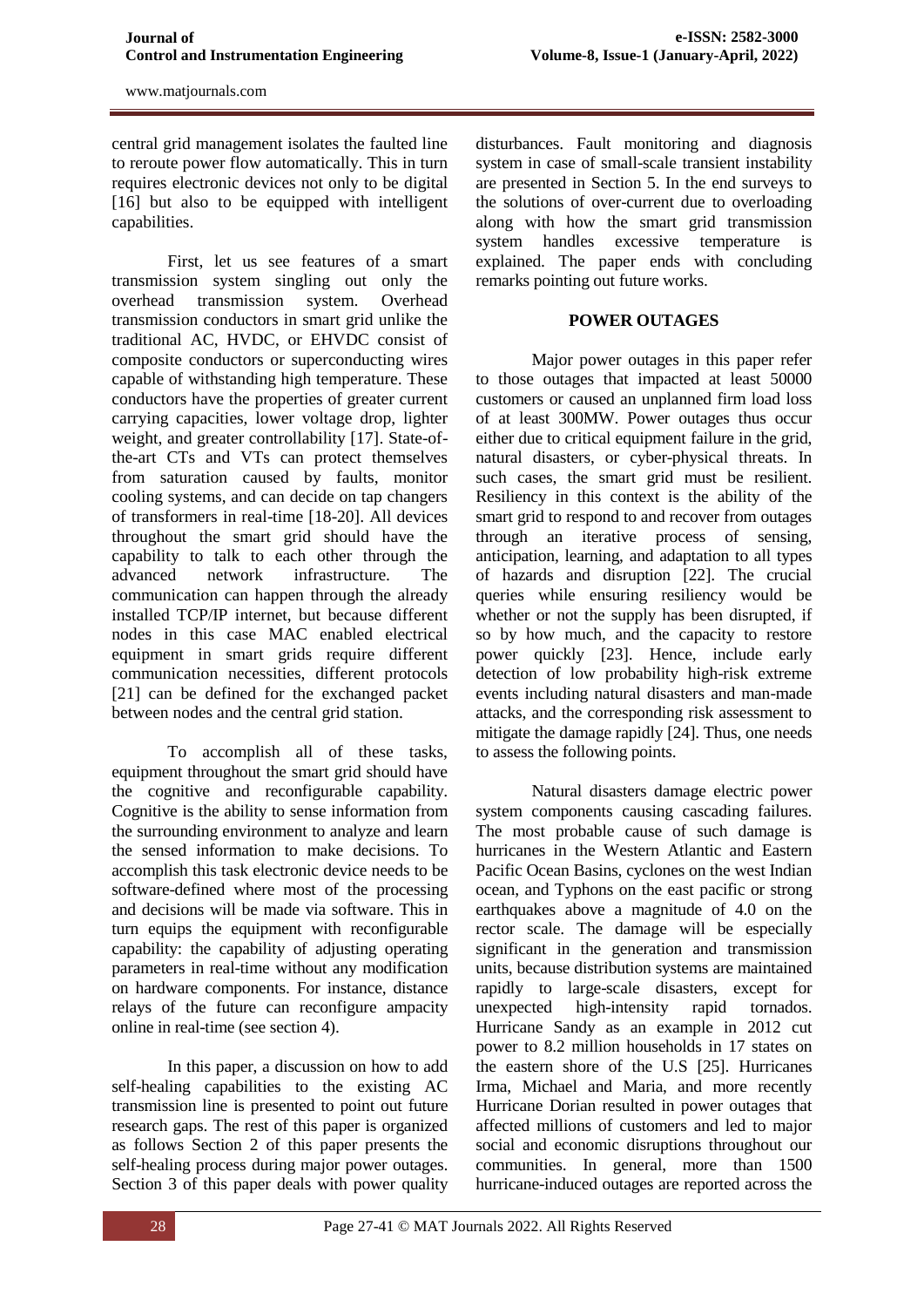content of the USA starting from 2000 [26]. A simple fact is the longer the outage duration, the greater the incurred losses. Repeated measurements show that Hurricanes inflict damage in two different ways [27]. First, the gushing flow of water will flood the low-lying coastal areas, damaging substations. The second is the damage to the power generating equipment due to fastly rotating winds. Even on weakened hurricanes categorized under rank two, the most reliable underground transmission and distribution system will be flooded from heavy rain causing a cascading failure. The obvious solution is prediction.

Predicting hurricane impacts on the smart grid before landfall can improve pre-storm planning efforts for utility companies. Utilities in this case must weigh the anticipated impacts and estimate how much assistance they will need [28]. The primary way of modeling the impact of hurricanes in the literature on the electrical power system is machine learning-based approaches. These models use geographically detailed damage data from past hurricanes and weather data like storm surge, wind speed including direction, and cloud density from satellites to estimate poststorm restoration effects so that the required crews and materials be positioned as close as possible to the area of highest damage. As an example, in [29] an estimate of the number of poles and transformers needed for replacing the damaged ones is fitted against historic data using simple linear regression models. Hence a prediction algorithm in smart grids needs to be trained using the collection of outage reports and repair logs that utilities keep. To systematically process these historical data recent advances in the fields of Machine Learning are required. This was proven to be effective in [30-31] where average outage duration and restoration time are predicted. But the accuracy of these predictions is more dependent on the input features than the real algorithm precision performance. For this particular reason, most of the work in this area is concentrated on correctly identifying the input factors that contribute to accurate prediction. The gap here is the lack of accurate historical data on substations located at certain GPS: degree, minutes and seconds, or longitude and latitude.

In that case, the main feature that must be considered are storm surge, the volume of water that the hurricane may force inland, the maximum

sustained wind speeds, the exposure time to tropical storm winds, and the land area swept by the hurricane[33-34]. To a surprise, variables that are not features of the weather are also shown to be effective in restoring service quickly. One of such is biodiversity-related variables like plant specious type. This was due to a particular observed fact that about a quarter of outages for a mid-voltage overhead line are caused by tree failure accounting for different specious [35]. But in the work, the prediction improvement wasn't dependent on interspecies but also intra specious. In [29] at a wider geographical scale, it is observed that as the relative abundance of Sweetgum and Loblolly Pine tree species increased; the number of outages tended to increase. In contrast, increases in the relative abundance of Water Oak and Chestnut Oak, by the way, they are of the same spacious, did not result in more outages. These roots to the suggestion that certain oaks may be more resistant to uprooting or snapping when subjected to strong winds. However, predicting hurricanes damage at a certain probability requires a large amount of data to be crunched in supercomputers.

Lightning is also the other cause of power outages. It affects the performance of power lines by creating a transient overvoltage that causes flashover on the power line either in a direct stroke, when lightning hits a phase conductor or in indirect strokes when lightning hits a point in the vicinity of the transmission line [36]. Direct stroke generates an impulsive transient which causes a fault with the accompanying voltage sags and interruptions. The resulting lightning surge can be conducted a considerable distance along utility lines and may cause multiple flashovers at poles [37]. On average approximately 10-14 cloud-to-ground lightning flashes strike the glob each second causing momentary interruption [38]. Besides this Ground Flash Density i.e. geolocational variation of lightning strikes, the probability of a direct strike at poles increases linearly with tower height, thus high voltage lines are subject to direct strikes more than medium voltage or low voltage lines[36]. Acknowledging this risk, surge arresters are installed at towers which effectively eliminates the overvoltage. In an indirect lightning strike, lightning may hit near the line causing an impulse by the collapse of the electric field or it may hit the ground at substations causing the ground reference to rise considerably. This forces current along the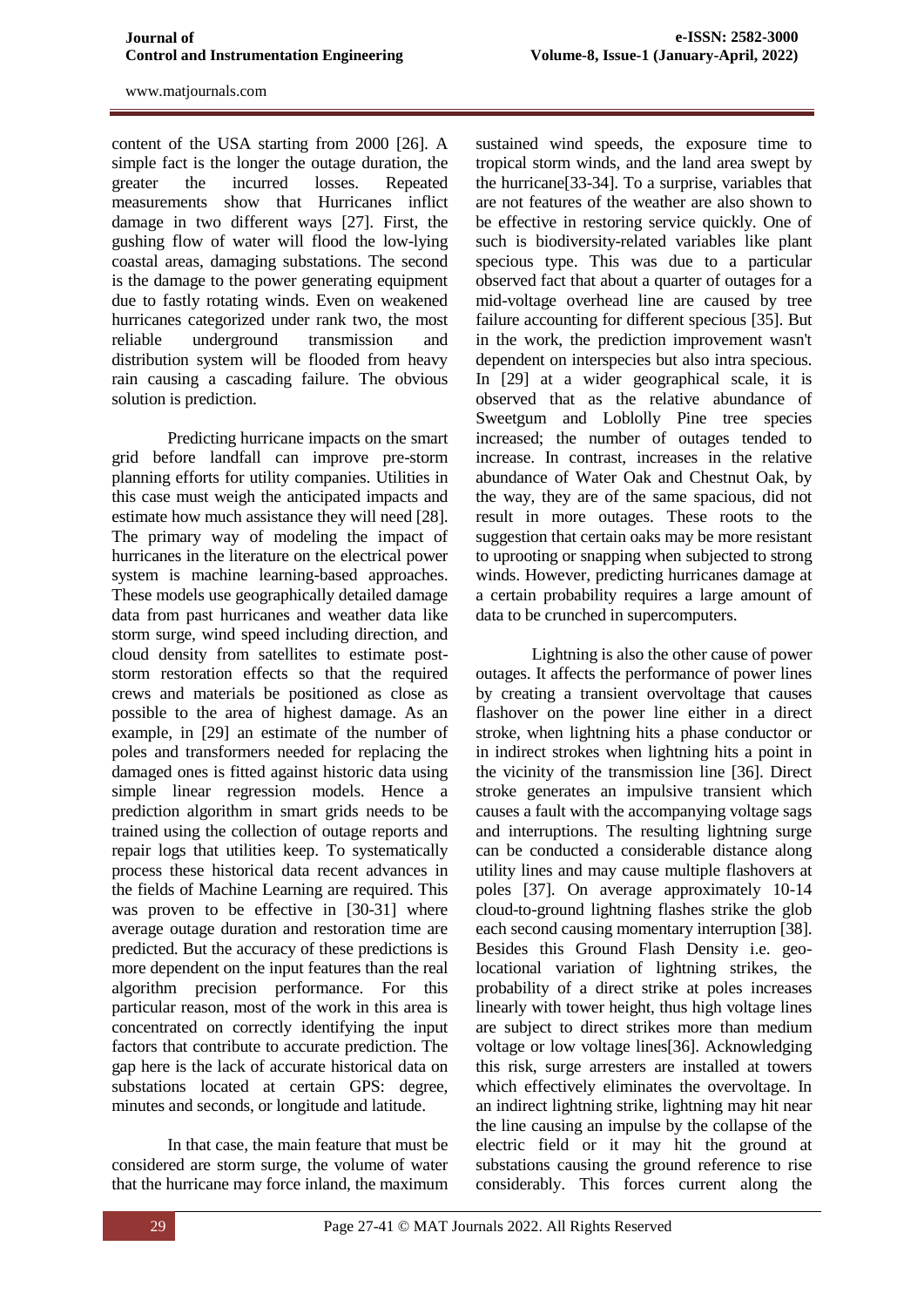grounded conductors to flow into a remote ground passing through sensitive loads. An interesting case is the low side surges in transformers [39]. From the wide variety of field observations available, it had been discovered that many lightning-induced transformer failures of the primary or high voltage winding were induced from the low voltage side. Transformer designers named this phenomenon low side surges because from the perspective of the distribution transformers, the surges entrees from the LV side though the lightning stroke is located at the HV side. Also from the customer's point of view, it appears to be an impulse coming from the utility. Investigating these kinds of lightning surges into the case-sensitive load is an interesting gap. Some solution for low side surges is presented in [40].

The other main natural disaster that must be considered is earthquakes. For example, a magnitude of 6.7 earthquakes on the island of Hokkaido damaged a 1.65GW power plant leaving 3 million houses in darkness [41]. Predicting earthquakes before it happens is a well-explored at the same time interestingly debatable area with many hypothesis and particular solutions. For example, contrary to many developments in the area, there is a theory that earthquakes can't be predicted, the root traced at the argument [42]. The primary means of prediction however is based on the analysis of observed precursor seismic signals [43]. These seismic signals can be enlarged or nulled before a major earthquake happens. The former is the case of Foreshocks where a series of sesmic events of magnitude higher than the magnitude of the normal background seismic activity. The latter is Sesmic Quiescience, the apparent lull in the normal seismicity of a region. To a surprise, an attempt to predict an earthquake pattern is presented in [44] using a completely different way. It is based on plotting extremely Lowfrequency electromagnetic waves in the range of Heartzs using telescope satellites or simple giant ground antennas. The prediction algorithm and accuracy, in this case, are not that much important. The majority of the work in this area is based on the usual feature extraction of big data logs. Though doubt on the accuracy of this prediction besides the usual regression or approximations, any machine learning algorithms [45-49] can do the task effectively.

In general, considering the number of papers, current resiliency works against natural disaster relies on the already existing domain expert knowledge and its analysis, the solution being semi-manual coordination between the system operator, and transmission and generation parties. Therefore, the focus in this research area is in infant mode.

## **POWER QUALITY DISTURBANCES**

Power quality deals with any deviation in magnitude, frequency, or purity of the generated sinusoidal voltage. The causes for this poor power quality are categorized into two groups: i) actual loads and ii) subsystems of transmission and distribution systems which result in voltage swell and sags, harmonic distortion, transients, and flickers. Smart grid transmission systems accurately classify and mitigate power quality disturbances and deviations to a sufficient level of accuracy. Since one can't tune the magnitude, frequency, or purity of the current on the already installed transmission line, correction in the power quality is achieved either by tuning the supply voltage or by inserting current limiting equipment [37]. In the subsequent paragraphs, the causes of power quality disturbances are discussed.

The most common causes of power quality disturbance are Voltage swells and Voltage sags. A voltage sag is a short-term about 30 cycles or a long-term about 5s reduction in RMS voltage caused by a sudden increase in load impedance or source impedance. The corresponding voltage swell is a short-term about 30 cycles or a long-term about 5s increase in RMS voltage caused by a sudden reduction in load impedance or source impedance. Voltage sags and swells are corrected in real-time using state-of-the-art FACTs devices [50]. The correction for instance can be done at substations using Ferro resonant transformers which yield almost constant secondary unit voltage against varying primary unit voltage. Or if one prefers to regulate the voltage at constant amplitude then one can use magnetic synthesizers or superconducting magnetic energy storage. Superconducting magnetic energy storage devices especially alleviate voltage sags in less than 1 cycle. This accuracy is due to the energy induced by superconducting magnets. It is because the current flowing through these lossless conductors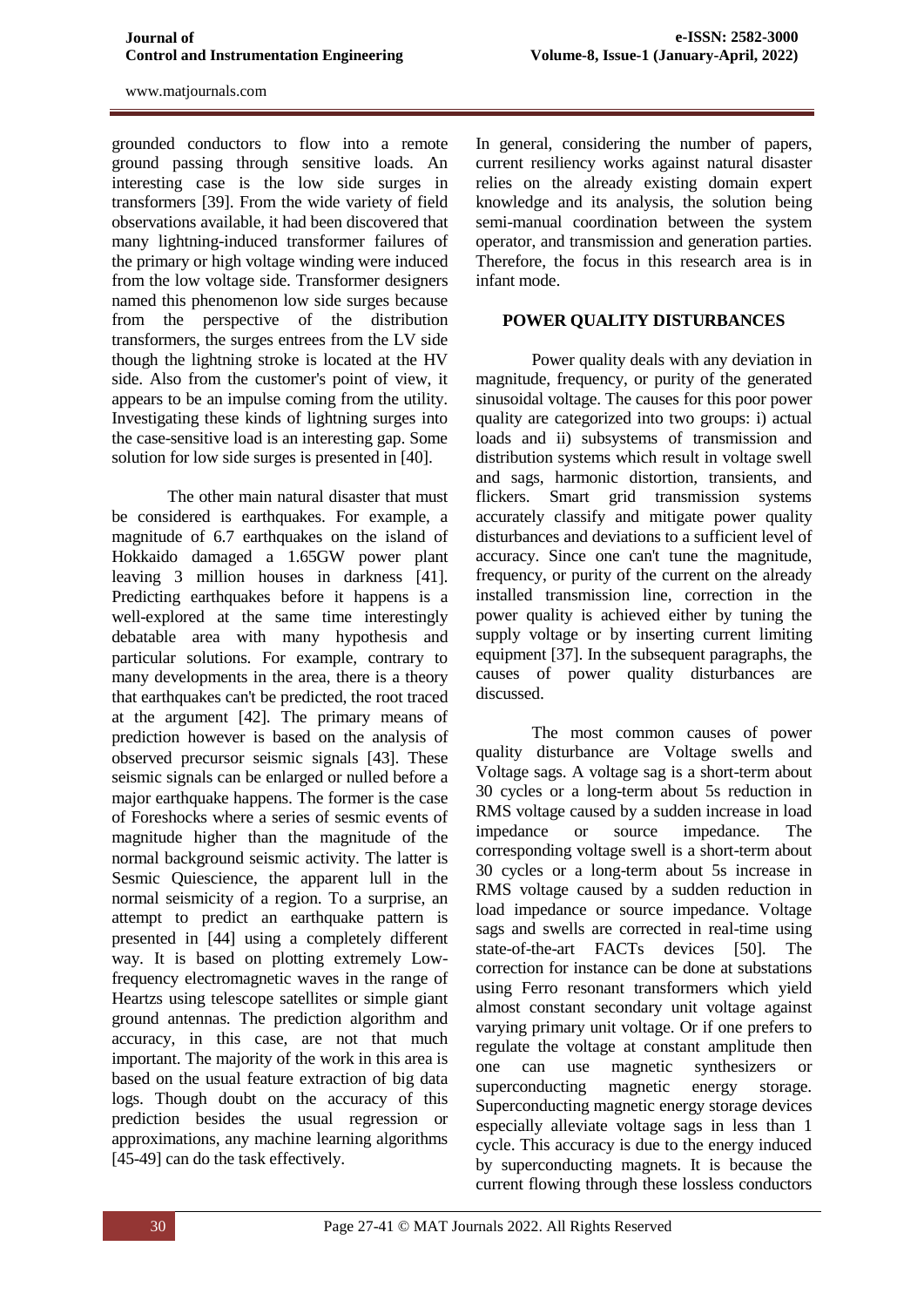releases energy instantaneously [51]. Alternatively for a typical distribution system in the USA simple low-cost options of UPS systems and dynamic voltage regulators are available but their functionality is restricted to low or medium voltage.

But compensating voltage sags and swells come at a cost. The various nonlinear FACT devices and IEDs produce a frequency component that is an integer multiple of the fundamental frequency. Note here that this harmonic distortion adds a deviation from the fundamental frequency component. It is mainly caused by the shunt FACTs device because the nonlinearity of the series FACTS device is insignificant. The reason being the short circuit impedance between the source and load is mostly resistive [37]. The other sources of harmonic distortion are Power converters, transformers, PF correction capacitor banks, and nonlinear loads. Hence, research in the state of the art electrical and electronic development is to reduce the nonlinearity of shunt FACTS devices. For instance, it transforms the most common electrical equipment in the transmission system, the leakage impedance is linear to a sufficient accuracy but the shunted magnetizing impedance is the source of harmonic distortion. Though the mostly available common power transformer is designed to operate below the magnetizing saturation characteristics [52], sometimes transformers operating at normal conditions are also sources of harmonic but this distortion is typically less than 1% of the rated values. Individual harmonic distortion at each substation, in this case, is ignorable but the effect will scale up on utility distribution systems where hundreds of transformers are in operation. Here, special emphasis should be given to triplen which are the odd multiple of the 3rd harmonics [53]. The design problem, in this case, is that triplens cause overheating on the Y-Y connected transformer; experienced one may think this can be alleviated by the delta connection at the secondary side. But the problem won't be solved by rearranging the connection. The delta winding provides ampere turn balance so that triplens will flow but it will remain trapped in the delta side and do not show up on the line current. The only solution is to use isolation transformers [54].

Besides the already discussed causes in the smart transmission system, harmonic

distortion happens at distributed generation units. Especially wind power generation units and solar generation units are the major sources of harmonic components [55]. In Europe, where carbon-neutral clean energy generation units are abundant, harmonic distortion due to generation units on a transmission line is rare since the sine wave at the central stations is accurate to a sufficient level. Since carbon-neutral energy generation units aren't abundant in the USA, the main source of harmonic distortion however happens to be the nonlinear power electronic loads and energy-saving nonlinear loads at the consumers. In such a case the smart grid should maintain the necessary observable quantities [56] in a database for rapid maintenance. The maintenance is tracing the source of the harmonic current. Note that harmonic current flows from the source into the generation units or the capacitor banks. One can determine the flow into the generation units or the capacitor banks by looking at the harmonic spectrum. In the latter case, monotonic frequency components dominate the other harmonic components to a significant level. But in the former case, the harmonic source can be traced by installing PMU which measures the entire spectrum of the current that passes through the shunt nonlinear loads. This data kept at the central grid management system can be correlated to a set of harmonic profiles to shunt identify the source [57]. The location can easily be traced from the GPS-stamped frames. Alternatively one may treat the problem as a big data problem where the GPS stamped harmonic frequency spectrum is learned to identify the location. Any function approximation, classification, or regression machine learning algorithms can do the task. Unfortunately processing a large amount of data is timeconsuming and is vulnerable to cyber-physical treats.

To summarize, the main problem discussed here is to accurately locate nonlinear loads that contribute to a significant deviation from the fundamental frequency generated at substations. It is mitigated based on commonly available techniques in [58] or in [54] which contains a harmonic distortion model of the power transformer. If a utility company fails to do the task, the burden is on the customers. From the end-user point of view, users have to limit their harmonic current emissions to a range of values specified in [59] at the point of common coupling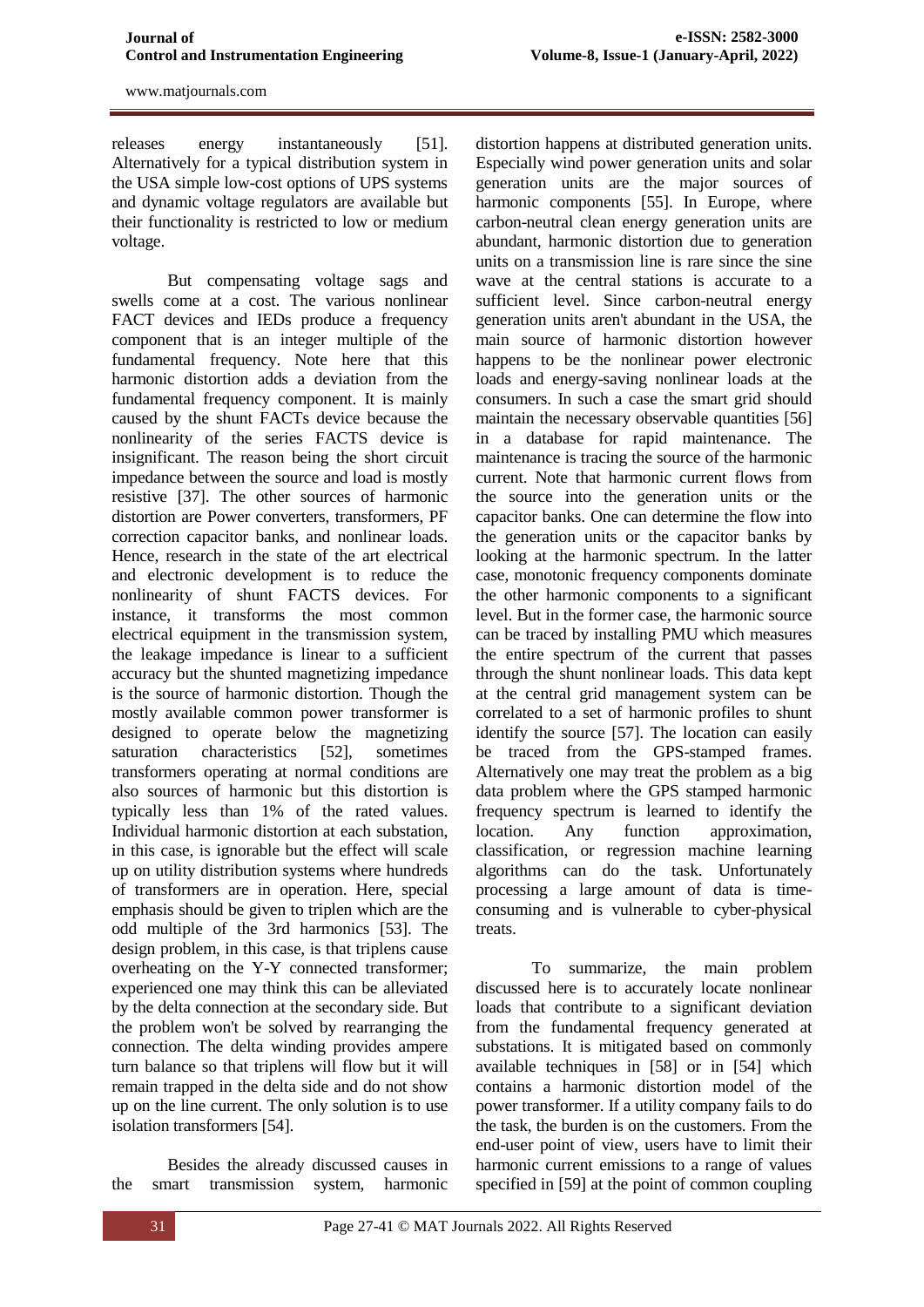with other consumers. Immunity standards are also set down for the disturbance levels which equipment should be capable of tolerating without undue damage or loss of function [60]. Another standard for compatibility levels has the function of enabling coordination and coherence of the emission and immunity standard [61]. Besides the presence of harmonic distortion, deviation of the fundamental frequency from nominal values at a much higher scale happens due to the integration of heterogeneous energy generation units. This power frequency variation is corrected by the central grid management system to acceptable limits. Two main levels define these limits: the operational limit which is equal to  $\pm 0.2$  Hz and the statutory limit which is equal to  $\pm 0.5$  Hz [62]. Under a significant drop or increase in the frequency, a disconnection by low-frequency relays is remotely invoked.

## **TRANSIANT MONITERING AND DIAGNOSIS SYSYEMS**

Perhaps an important capability of the smart grid is the self-healing capacity against transients. An intelligent fault monitoring and diagnosis system within the central grid management system classifies and locates symmetric and asymmetric transients for rapid restoration of service.

## **Fault Classification**

The fault classifier takes zero sequences, negative sequence, or positive sequence digital converted current or sometimes voltage transients. Phasor Measurement Units (PMU) installed throughout the grid sends this digital transient data to the fault monitoring and diagnosis system. The data will be analyzed to differentiate between symmetric faults i.e. triple line to ground (ABC-G) or triple line to line faults (ABC) and asymmetric faults i.e. line to ground (A-G, B-G, C-G), line to line (AB, BC, AC) or double line to ground faults (AB-G, AC-G, BC-G). This data should be time-stamped and GPS stamped to avoid time synchronization problems encountered during measuring phases [61]. The intelligent fault monitoring and diagnosis system upon classifying the 11 types of faults will initiate a self-healing process. The process includes detecting, classifying, and locating.

For decades classification of faults or fault analysis in classical textbooks is done using the well-known symmetric component theory. The theory quantizes symmetrical component phasors in cases of symmetric faults or zeroes, positive and negative sequence phasors incases of unsymmetrical faults [62]. However, the theory isn't appropriate for real-time grid protection. For these kinds of problems computationally intelligent algorithms are preferable. Fault classification can be done using the many algorithms in the literature like expert systems [63-76], classical classification algorithms [77-] 79], Artificial Neural Network [80-82], or Hybrid Algorithms. However, these areas are sufficiently saturated to find a new gap.

# **Fault Location**

The identification is shortly followed by a diagnosis procedure. In the simplest case of temporary faults, a probe signal is sent to check the continuity of the line or the closeness of the circuit. For permanent faults, an alarming procedure including sending messages to operators via an ad-hoc network infrastructure is initiated to clear the fault manually. The message consists of the type of fault and the location of the fault. Locating faults in some literature are approached as a classification problem where post fault phasor data are gathered to determine the optimal hyperplane. Artificial neural networks, support vector machines, or any other classification algorithm can be used to plot the boundary. But the precision is restricted to discrete spans in the range of multiple km, for example [83,84] proposed MLP with a span of 10 Km, [85, 20] proposes LDA with a span of 10 KM, [86] proposed SVM with a span ranging from 10-25 Km, [87] proposed SVM with a span of 30 km. But classification algorithms won't locate the exact GPS coordinate; instead, they provide a span of locations. In the past accurate location have been computed using impedancebased methods [88, 89-92]. Impedance-based fault location algorithms, well explored in textbooks, calculate the exact location estimates from the transient data captured by PMU at one end of the line. It is to calculate the fault impedance seen from one endpoint in one impedance-based method or seen from the two terminals of the line in the two endpoint impedance methods [89]. But impedance-based methods require accurate estimation of lumped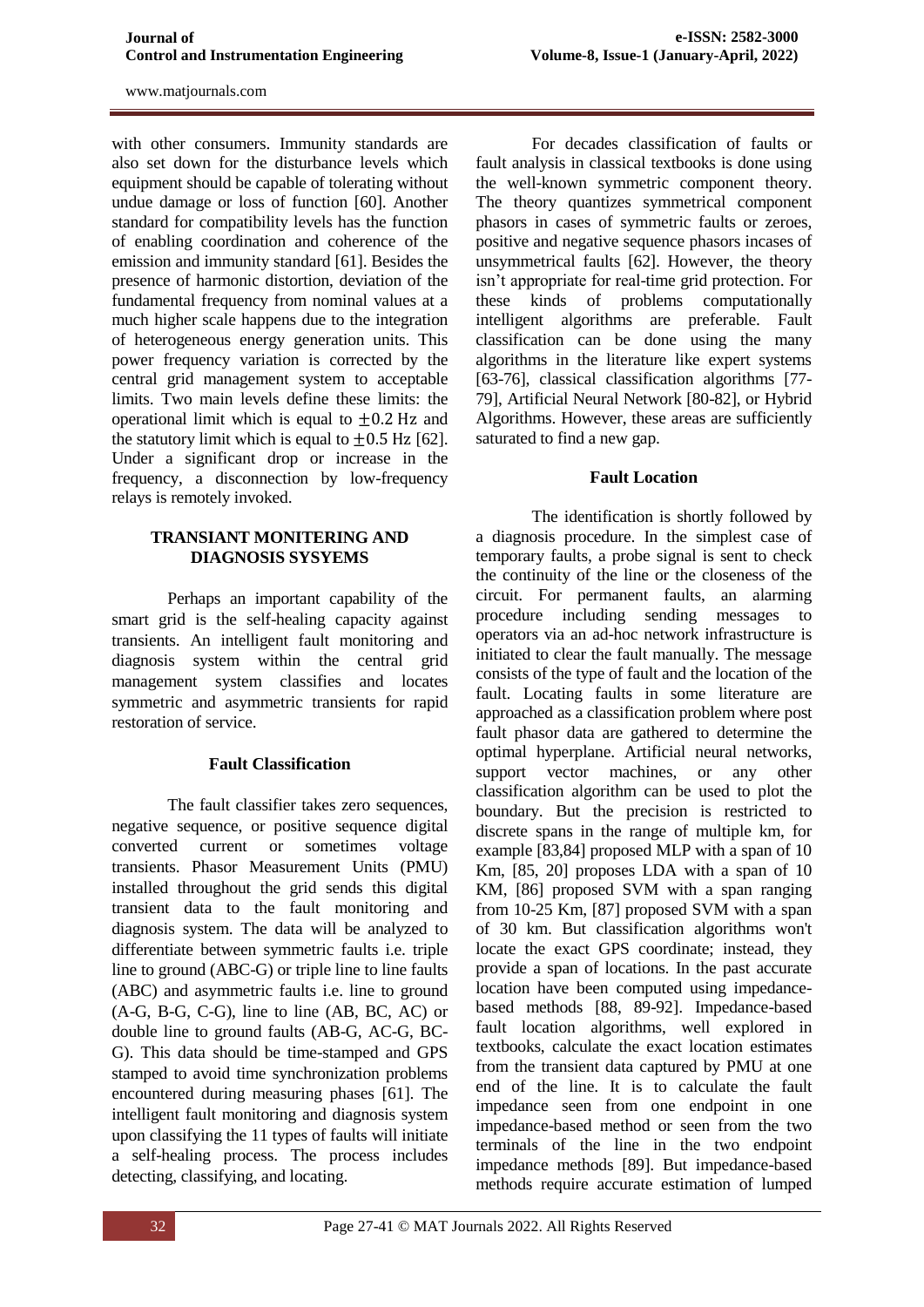line parameters which in some cases is difficult due to the non-homogeneity of the transmission line. Recently with the advancement of DSPs, GPS, and clocking technology, the traveling wave-based method is gaining more popularity. The method is also applicable for EHVAC, HVDC, and Underground Transmission systems.

Travelling wave-based method is based on the observation that when a fault occurs, highfrequency waves called surges propagates in the form of reflection and refraction away from the fault point (see figure below) in both directions

towards the terminals of the line at velocities very near to the speed of light [94]. The task of the location algorithm is therefore to detect the arrival time of wave heads. The location is easily calculated as the product of arrival time to the propagation velocity i.e. speed of the wave head [95]. The propagation velocity is estimated as  $\mathbf{1}$  $\frac{1}{\sqrt{LC}}$ , where L is the inductance per unit length and C is the capacitance per unit length. Both of which are estimated based on the conductor type. For this particular reason, non-homogeneity of the line will introduce precision errors.



*Figure 1: Lattice diagram for the propagation of fault-induced traveling waves.*

Besides the nonhomogeneity of the line, the type of weaves also determines the accuracy of the location. According to the IEEE Std C37 guide, five types of travelling waves are recognized [89]. In Type 1 travelling wave, the arrival time of wave heads is measured by recording the reflection of wave heads at one terminal  $(T_2 - T_1)$ . Alternatively, in Type D travelling waves not only the arrival time of reflected wave heads but also the refracted wave heads at the other terminal is used  $(T_2 T_1$ ) and  $(T_2' - T_1')$ . However, because the amplitude is attenuated due to surge impedance, detection of wave heads at both terminals is difficult. In Type C travelling wave also known as time-domain reflectometry (TDM) a probe signal generated from oscillators is injected into the line exactly in the same manner used to detect faults in the underground cables. In a Type E traveling

wave the injected probe signal is the transients created when a line is re-energized by closing a circuit breaker. On the fourth traveling wave method, the accuracy highly depends on the detection of wave heads at the receiving end. One way to improve detection is the use of a stop weave head signal at the remote end which is initiated when a reflected wave arrives at the other end. The resulting traveling wave is Type B travelling waves.

It should be noted here that in addition to the wave getting attenuated in amplitude at the receiving end harmonics are introduced by CTs, VTs, and FACTs devices installed throughout the transmission line. For this particular reason added to the interference of reflected and refracted weave heads at the fault location, detection of weave heads is difficult [86]. Transforming the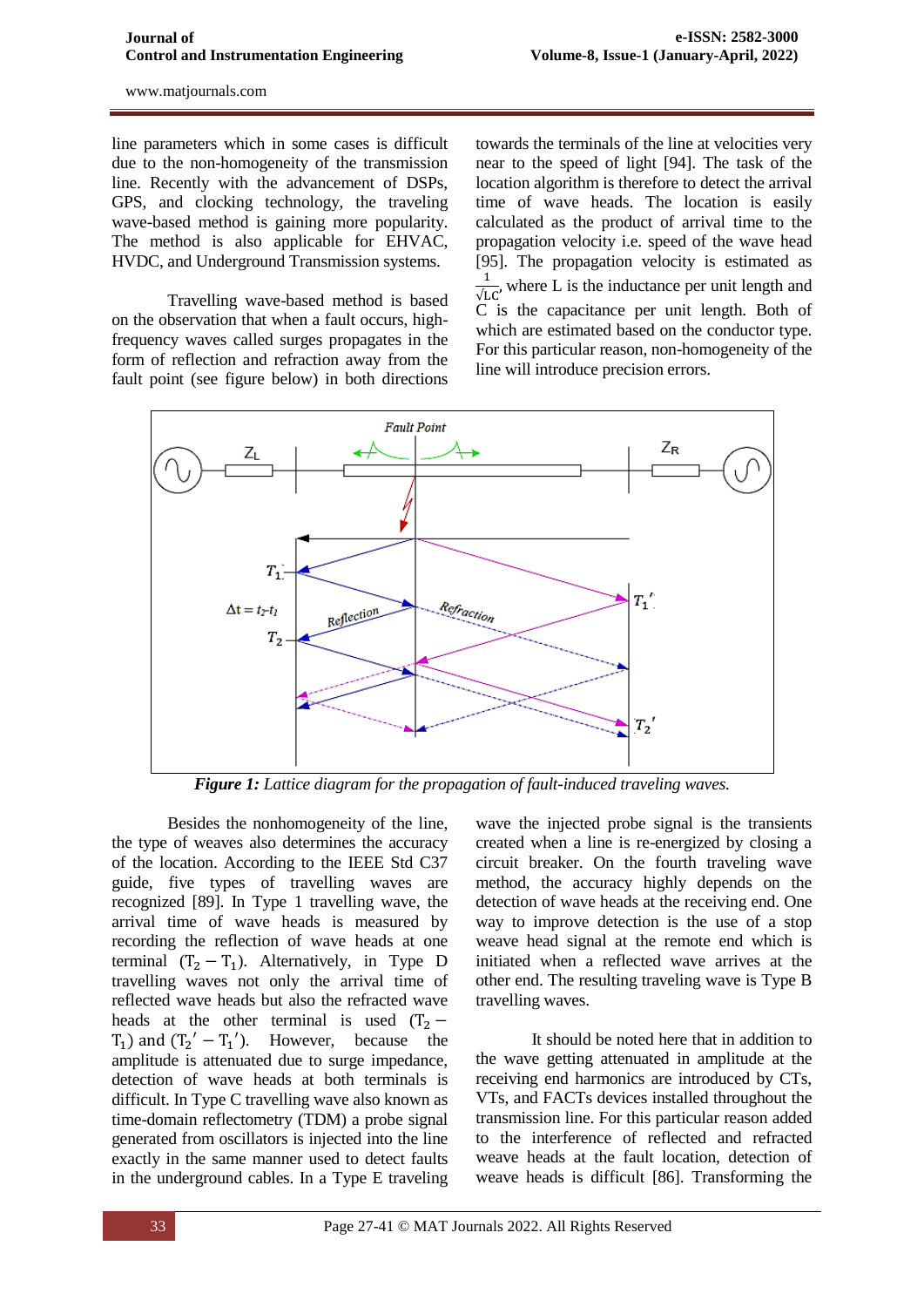signal from the time domain into analogue or digital frequency domain or wavelets [96-97] reduces such effects. Traveling wave-based fault locators are more accurate and reliable compared to Impedance based methods; However, They require advanced hardware with a high sampling rate.

## **DYNAMIC LINE RATING**

On traditional grids, transmission lines have a fixed-line rating known as static line rating. The ampacity which is the maximum allowable current-carrying capacity without passing the conductor thermal limit is calculated based on worst-case weather conditions [98]. These conditions are ambient temperature, wind speed, and solar radiation all of which varies temporally and spatially. Several models existed for the calculation of ampacity: IEEE, CIGRE, and IEC. According to IEEE for instance the static ratings are determined from the second law of thermo dynamics [99]:

$$
Q_{C}(T_{C}, T_{a}, V_{m}, \varphi) + Q_{r}(T_{C}, T_{a}) = Q_{I} + Q_{s}(1)
$$

Where  $Q_r$  is the radiative heat which depends on the conductor temperature  $T_c$ , ambient temperature  $T_a$ , wind speed  $V_m$  and wind direction  $\varphi$ .  $Q_c$  is the conductive heat that varies with conductor temperature and ambient temperature,  $Q_s$  is heating due to solar radiation,  $Q_I$  is the joule heating governed by the equation  $Q_I = I^2 R(T_C)$ . The exact estimation of the quantities is found in [100-101]. From the above equation, one can drive ampacity as:

$$
I_{\text{max}} = \sqrt{\frac{Q_C(T_C, T_a, V_m, \varphi) + Q_r(T_C, T_a) - Q_s}{R(T_c)}}
$$
(2)

Traditional grids set amperage values equal to the ampacity according to the "worstcase" measurement of weather variables. The problem is a weather condition that varies by space-time causes distance relays sometimes to trip other times even to damage. Bear in mind here that in such a case, it is possible to provide service for the customer. Distance relays of the future treats ampacity as an adjustable quantity rather than a design issue. Thus, will have the capability to reconfigure amperage in real-time according to weather conditions. Reconfiguring the DLR system, in general, include three primary

components: DLR sensors which measure environmental conditions like temperature, wind angle, and wind speed. Operating conditions such as nominal current and conductor sag. And finally, communication devices that receive and transmit the measured field data to a central smart Grid DLR management system. DLR systems decide the amperage in real-time and Hence configures the ampacity of the transmission line based on weather conditions [102-104].

When the current passing through the transmission line passes the reconfigured amperage an alarm is issued. Here there are two possible scenarios: in an expected case during congestion, the power flow can exceed the configured amperage or during measurement or prediction error the dynamically configured amperage may allow current beyond the safety limit which causes conductor sag [105]. These uncertainties during measurements of digital DLR sensor data include sensor accuracy, precision errors, and temporal variation of weather data. For instance, wind speed and direction can be forecasted up to 10 minutes in advance [106]. Several probabilistic models to mitigate the uncertainties are found in [107]. But probabilistic tools are limited due to either the necessity of having a given standard probability distribution for the uncertain parameters or due to the computational burdens imposed [108]. Another option is to use fuzzy models. Though fuzzy models are proven to reduce the effect of uncertainties, they are vulnerable to overfitting [109].

In addition to self-healing explained above, DLR provides our reliability. Observations [110] show that transmission lines are underutilized during congestions. This is because DLR allows the transmission line to be loaded above the static rating without exceeding the operating temperature limit and hence the nominal conductor sag [111]. This provides a higher current carrying capacity for the transmission line, thus can mitigate system congestion and reducing generation re dispatching in cases when congestion is caused by the transmission thermal limit [112]. To conclude reconfiguring amperage online in addition to protecting false trips reduces congestion in realtime. This in turn facilitates heterogeneous power integration. For example, more power is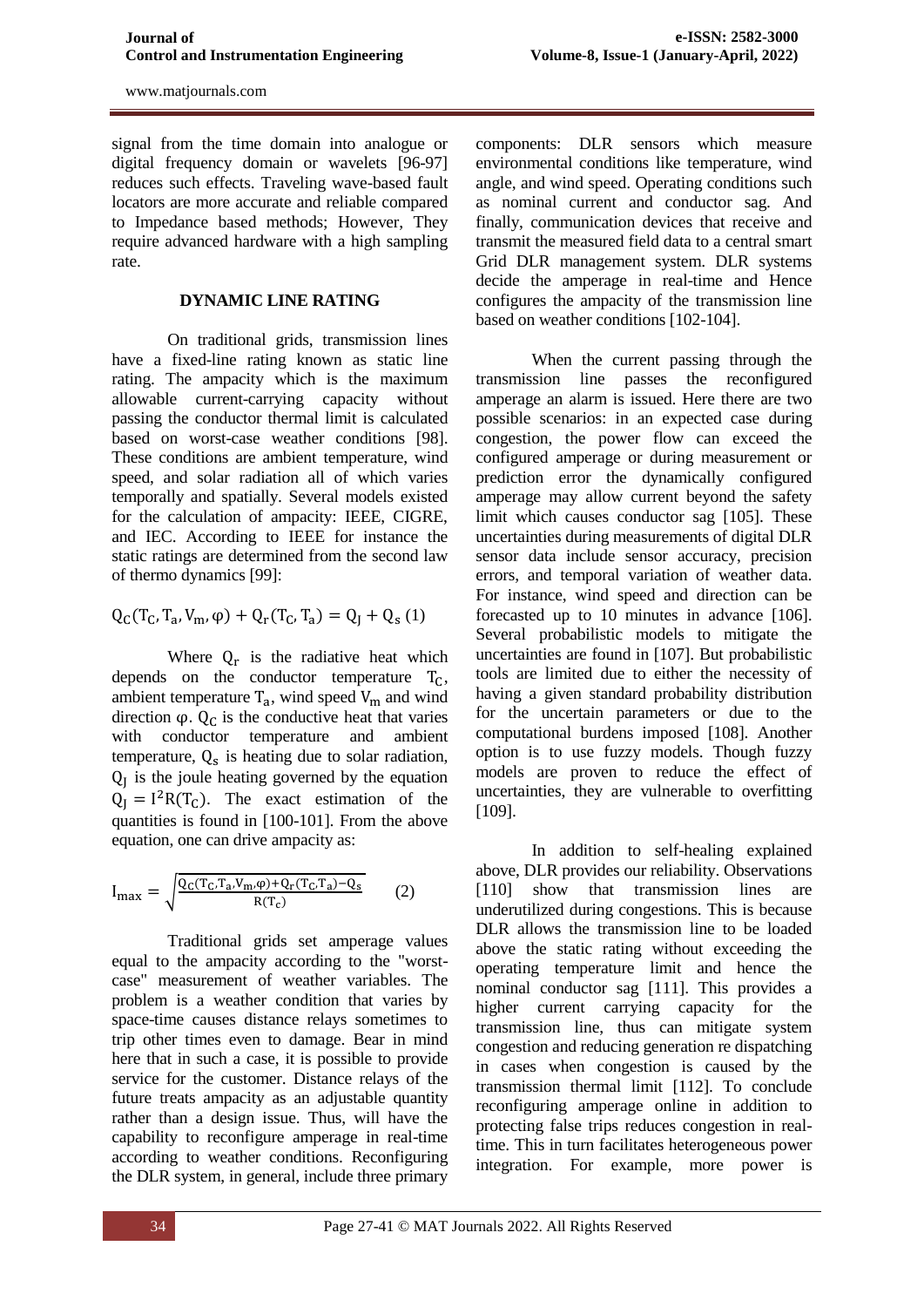generated during windy conditions. DLR thus has economic benefits [101].

## **CONCLUSION**

Smart grid should mitigate power outages in case of natural disasters such as hurricanes, tornados, or earthquakes. The method is predicting damage before landfall for rapid service maintenances. But the available algorithms in the literature are short of accurate predictions. The majority crunch detailed GPS stamped logs in high-performance CPUs at the central grid stations. Despite these works selfhealing capacity of the smart grid against major power outages is in an infant state. On the other hand, the currently available algorithms in case of power quality disturbance and transient stability are saturated enough. But equipping this smart capability to the electric equipment throughout the grid requires the device to be state of the art with the capacity to be remotely reconfigured.

#### **REFERENCES**

- 1. H. Gharavi & R. Ghafurian (2011). Smart Grid: The Electric Energy System of the Future, *In Proceedings of the IEEE,* 917- 921, DOI: [10.1109/JPROC.2011.2124210](https://doi.org/10.1109/JPROC.2011.2124210)
- 2. N. Lu. (2012). An Evaluation of the HVAC Load Potential for Providing Load Balancing Service, *In IEEE Transactions on Smart Grid*, 1263-1270, DOI: [10.1109/TSG.2012.2183649](https://doi.org/10.1109/TSG.2012.2183649)
- 3. M. Li, P. He & L. Zhao (2017). Dynamic Load Balancing Applying Water-Filling Approach in Smart Grid Systems, *IEEE Internet of Things Journal*, 4(1), 247-257, DOI: [10.1109/JIOT.2016.2647625](https://doi.org/10.1109/JIOT.2016.2647625)
- 4. Uludag, Suleyman & Zeadally, Sherali & Badra, Mohamad (2015). Techniques, Taxonomy, and Challenges of Privacy Protection in Smart Grid, *Privacy in a Digital, Networked World,* Springer London, [Doi:10.1007/978-3-319-08470-](doi:10.1007/978-3-319-08470-1_15.) [1\\_15.](doi:10.1007/978-3-319-08470-1_15.)
- 5. I. Koutsopoulos & L. Tassiulas (2012). Challenges in demand load control for the smart grid, *IEEE Network*, 25, 16-21, DOI: [10.1109/MNET.2011.6033031.](doi:%2010.1109/MNET.2011.6033031.)
- 6. G. R. Barai, S. Krishnan, B. Venkatesh (2012). Smart metering and functionalities of smart meters in smart grid - a review, *IEEE Electrical Power and Energy*

*Conference (EPEC)*, 8-145, [Doi:](doi:%2010.1109/EPEC.2%20015.7379940.)  [10.1109/EPEC.2 015.7379940.](doi:%2010.1109/EPEC.2%20015.7379940.)

- 7. Q. Sun et al. (2016). A Comprehensive Review of Smart Energy Meters in Intelligent Energy Networks, *IEEE Internet of Things Journal*, 464-479, [Doi:](doi:%2010.1109/JIOT.2015.2512325.)  [10.1109/JIOT.2015.2512325.](doi:%2010.1109/JIOT.2015.2512325.)
- 8. Yasin Kabalci (2016). A survey on smart metering and smart grid communication, *Renewable and Sustainable Energy Reviews*, 57: 302-318, [Doi:](doi:%20https://doi.org/10.1016/j.rser.2015.12.114)  [https://doi.org/10.1016/j.rser.2015.12.114](doi:%20https://doi.org/10.1016/j.rser.2015.12.114)
- 9. A. Chiş, J. Rajasekharan, J. Lundén, V. Koivunen (2016). Demand response for renewable energy integration and load balancing in smart grid communities, *The 24th European Signal Processing Conference (EUSIPCO)*, 1423-1427. [Doi:](doi:%2010.1109/EUSIPCO.2016.7760483.)  [10.1109/EUSIPCO.2016.7760483.](doi:%2010.1109/EUSIPCO.2016.7760483.)
- 10. R. Burian, M. Gontijo & H. Alvarez (2019). Robustness and Reliability in Smart<br>Grid Solutions.  $2019$  *IEEE* 7th Grid Solutions. *2019 IEEE 7th International Conference on Smart Energy Grid Engineering (SEGE)*, 59-62, [Doi:](doi:%2010.1109/SEGE.2019.8859947.)  [10.1109/SEGE.2019.8859947.](doi:%2010.1109/SEGE.2019.8859947.)
- 11. Dalstein, T., B. Kulicke (1995). Neural Network Approach to Fault Classification for High Speed Protective Relaying, *IEEE Transactions on Power Delivery*, 1002– 1011. [Doi:10.1109/61.400828.](doi:10.1109/61.400828.)
- 12. M Kezunovie (1992). A survey of neural net applications to protective relaying and fault analysis, *Journal of Intelligent systems*, 185-192, Available at: [https://smartgridcenter.engr.tamu.edu/resu](https://smartgridcenter.engr.tamu.edu/resume/pdf/j/nn_survey.pdf) [me/pdf/j/nn\\_survey.pdf](https://smartgridcenter.engr.tamu.edu/resume/pdf/j/nn_survey.pdf)
- 13. P. He, M. Li, L. Zhao, B. Venkatesh & H. Li (2018). Water-Filling Exact Solutions for Load Balancing of Smart Power Grid Systems, *IEEE Transactions on Smart Grid*, 9(2), 1397-1407, [Doi:](doi:%2010.1109/TSG.2016.2590147.)  [10.1109/TSG.2016.2590147.](doi:%2010.1109/TSG.2016.2590147.)
- 14. Moslehi, K. & Kumar, R. (2010). A Reliability Perspective of the Smart Grid, *IEEE Transactions on Smart Grid*, 57-64, DOI: [10.1109/TSG.2010.2046346.](https://doi.org/10.1109/TSG.2010.2046346)
- 15. A. N. Akpolat, S. V. Nese & E. Dursun. Towards to smart grid: Dynamic line rating. *6th International Istanbul Smart Grids and Cities Congress and Fair (ICSG)*, 96-100, [Doi: 10.1109/SGCF.2018.8408950.](doi:%2010.1109/SGCF.2018.8408950.)
- 16. D. Pathak, H. Homayoun & I. Savidis. Smart Grid on Chip: Work Load-Balanced On-Chip Power Delivery, *IEEE*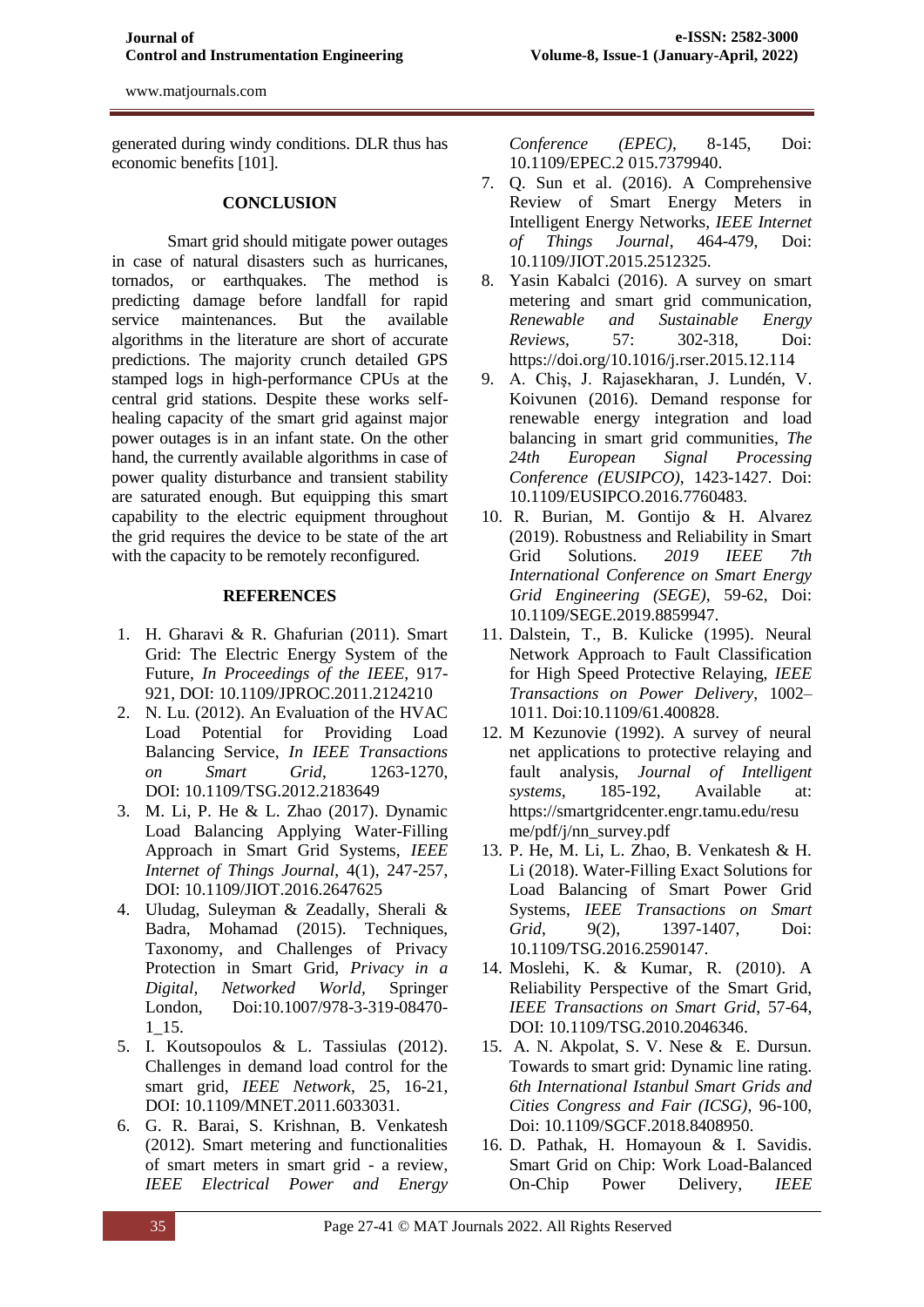*Transactions on Very Large Scale Integration (VLSI) Systems*, 25(9), 2538- 2551, [Doi: 10.1109/TVLSI.2017.2699644.](doi:%2010.1109/TVLSI.2017.2699644.)

- 17. R. Benato et al. (2017). Highly efficient overhead line innovative conductors with reduced joule power losses, *AEIT International Annual Conference,* 1-6, [Doi:](doi:%2010.23919/AEIT.2017.8240504.)  [10.23919/AEIT.2017.8240504.](doi:%2010.23919/AEIT.2017.8240504.)
- 18. N. G. Chothani, M. B. Raichura, D. D. Patel & K. D. Mistry (2018). Real-Time Monitoring & Protection of Power Transformer to Enhance Smart Grid Reliability, *IEEE Electrical Power and Energy Conference (EPEC),* 1-6, [Doi:](doi:%2010.1109/EPEC.2018.8598427.)  [10.1109/EPEC.2018.8598427.](doi:%2010.1109/EPEC.2018.8598427.)
- 19. R. Prochazka, J. Hlavacek & K. Draxler (2015). Magnetic Circuit of a High-Voltage Transformer up to 10 kHz, *IEEE Transactions on Magnetics*, 51(1), 1-4, [Doi:](doi:%2010.1109/TMAG.2014.2357784.)  [10.1109/TMAG.2014.2357784.](doi:%2010.1109/TMAG.2014.2357784.)
- 20. V. C. Jishnu Sankar, G. Haritha, G. Nair Manjula (2017). Thyristor Switched Smart Transformer for Active Power Flow Control in Multi Micro grid System, *Energy Procedia*, 117, 1007-1014, [https://doi.org/10.1016/j.egypro.2017.05.22](https://doi.org/10.1016/j.egypro.2017.05.222) [2.](https://doi.org/10.1016/j.egypro.2017.05.222)
- 21. V. Kouhdaragh, I. S. Amiri & S. Seyedi (2017). Smart grid load balancing methods to make an efficient heterogeneous network by using the communication cost function, *IET Networks*, 7( 3), 95-102, [Doi:](doi:%2010.1049/iet-net.2017.0103.)  [10.1049/iet-net.2017.0103.](doi:%2010.1049/iet-net.2017.0103.)
- 22. Benjamin Rachunok & Roshanak Nateghi (2019). The Sensitivity of Electric Power Infrastructure Resilience to the Spatial Distribution of Disaster Impacts*, arXiv, physics.soc-ph*., [Doi: 1902.02879.](Doi:%201902.02879.)
- 23. R. K. Mathew, Ashok S. & Kumaravel S (2016). Resilience assessment of Electric Power Systems: A scoping study, *IEEE Students Conference on Electrical, Electronics and Computer Science (SCEECS),* 1-4. [Doi:](doi:%2010.1109/SCEECS.2016.7509351.)  [10.1109/SCEECS.2016.7509351.](doi:%2010.1109/SCEECS.2016.7509351.)
- 24. Z. Bie, Y. Lin, G. Li & F. Li. (2017). Battling the Extreme: A Study on the Power System Resilience, *Proceedings of the IEEE*, 105(7), 1253-1266, Doi: [10.1109/JPROC.2017.2679040.](doi:%2010.1109/JPROC.2017.2679040.)
- 25. C. Daileda (2017). Hurricane Irma caused one of the largest natural disaster power outages in U.S. history, Available at: [https://mashable.com/2017/09/11/hurricane](https://mashable.com/2017/09/11/hurricane-irma-power-outage-florida)

[-irma-power-outage-florida.](https://mashable.com/2017/09/11/hurricane-irma-power-outage-florida)

- 26. Sayanti Mukherjee, Roshanak Nateghi, Makarand Hastak (2018). Data on major power outage events in the continental U.S., *Data in Brief,* 2079-2083, [Doi:](doi:%20https://doi.org/10.1016/j.dib.2018.06.067.)  [https://doi.org/10.1016/j.dib.2018.06.067.](doi:%20https://doi.org/10.1016/j.dib.2018.06.067.)
- 27. Power Outage (2020). Power Outage an overview, *ScienceDirect Topics,* Available at: [https://www.sciencedirect.com/topics/engin](https://www.sciencedirect.com/topics/engineering/power-outage)
- [eering/power-outage](https://www.sciencedirect.com/topics/engineering/power-outage) 28. R. K. Mathew, Ashok S. & Kumaravel S. (2016). Resilience assessment of Electric Power Systems: A scoping study, *IEEE Students' Conference on Electrical, Electronics and Computer Science (SCEECS),* 1-4, [Doi:](doi:%2010.1109/SCEECS.2016.7509351.)  [10.1109/SCEECS.2016.7509351.](doi:%2010.1109/SCEECS.2016.7509351.)
- 29. Daniel F. D'Amico, Steven M. Quiring, Christopher M. Maderia, D. Brent McRoberts (2019). Improving the Hurricane Outage Prediction Model by including tree species, *Climate Risk Management*, 100-193, [Doi:](doi:%20https://doi.org/10.1016/j.crm.2019.100193.)  [https://doi.org/10.1016/j.crm.2019.100193.](doi:%20https://doi.org/10.1016/j.crm.2019.100193.)
- 30. V. Krishnamurthy & A. Kwasinski (2013). Characterization of power system outages caused by hurricanes through localized intensity indices, *IEEE Power & Energy Society General Meeting*, 1-5, [Doi:](doi:%2010.1109/PESMG.2013.6672393.)  [10.1109/PESMG.2013.6672393.](doi:%2010.1109/PESMG.2013.6672393.)
- 31. A. Jaech, B. Zhang, M. Ostendorf & D. S. Kirschen (2019). Real-Time Prediction of the Duration of Distribution System Outages, *IEEE Transactions on Power Systems*, 34(1), 773-781, [Doi:](doi:%2010.1109/TPWRS.2018.2860904.)  [10.1109/TPWRS.2018.2860904.](doi:%2010.1109/TPWRS.2018.2860904.)
- 32. M. Papic, D. Angell, P. Van Patten & B. Efaw (2018). Historical Performance Analysis of Transmission Lines Using Idaho Power Company's Outage Database GTORS, *IEEE International Conference on Probabilistic Methods Applied to Power Systems (PMAPS),* 1-6, [Doi:](doi:%2010.1109/PMAPS.2018.8440561.)  [10.1109/PMAPS.2018.8440561.](doi:%2010.1109/PMAPS.2018.8440561.)
- 33. Guikema, Seth & Quiring, Steven & Han, Seung-Ryong (2010). Prestorm Estimation of Hurricane Damage to Electric Power Distribution Systems, *Risk analysis: an official publication of the Society for Risk Analysis*, 1744-52, [Doi: 10.1111/j.1539-](doi:%2010.1111/j.1539-6924.2010.01510.x.) [6924.2010.01510.x.](doi:%2010.1111/j.1539-6924.2010.01510.x.)
- 34. Liu, Haibin & Davidson, Rachel & Rosowsky, David & Stedinger, Jery (2005).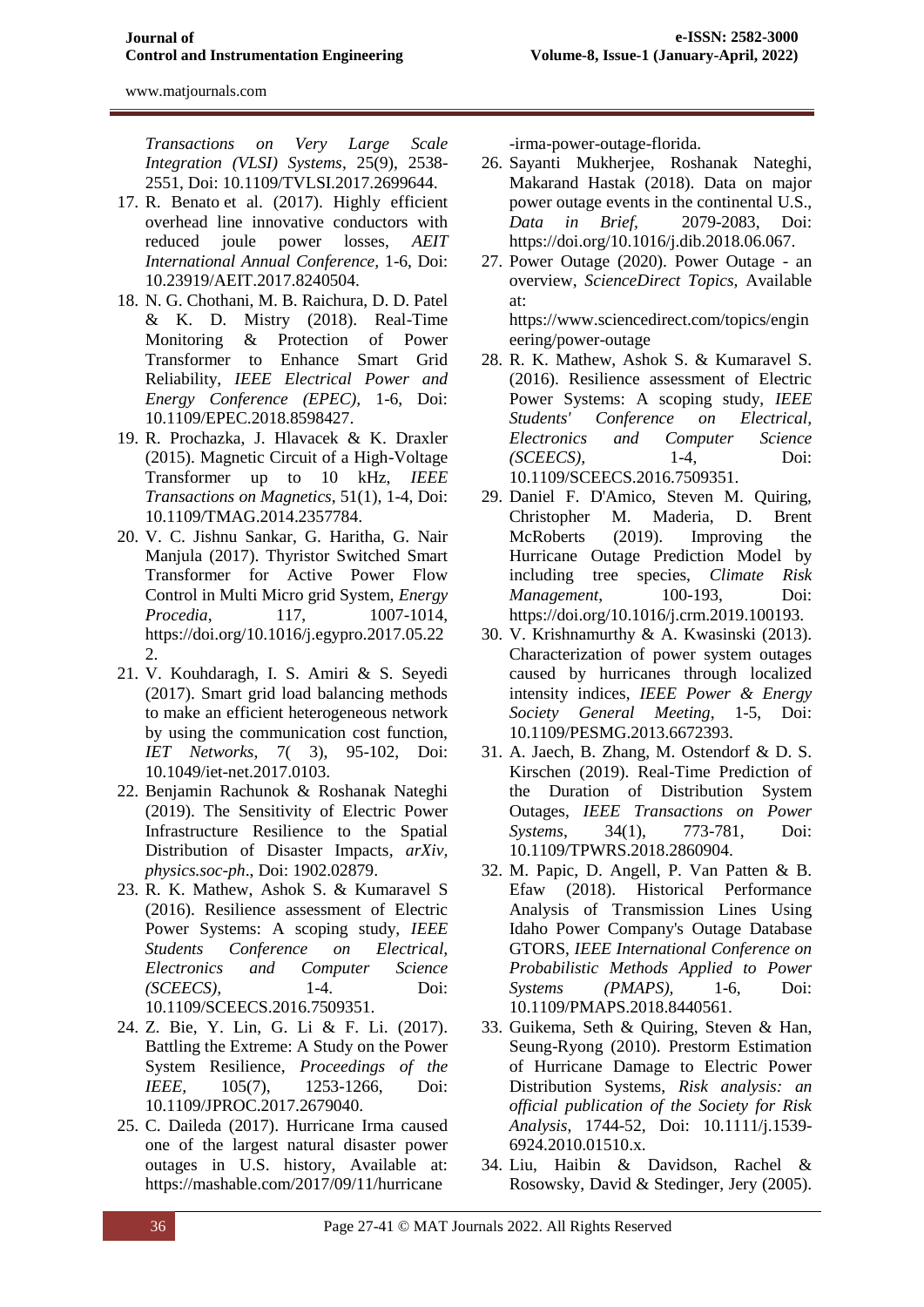Negative Binomial Regression of Electric Power Outages in Hurricanes, *Journal of Infrastructure Systems-J INFRASTRUCT SYST*, 11, [Doi: 10.1061/\(ASCE\)1076-](doi:%2010.1061/(ASCE)1076-0342(2005)11:4(258).) [0342\(2005\)11:4\(258\).](doi:%2010.1061/(ASCE)1076-0342(2005)11:4(258).)

- 35. Reed, D. A. (2008). Electric utility distribution analysis for extreme winds, *J. Wind Eng. Ind. Aerodyn*, 96, 123–140, [https://doi.org/10.1016/j.jweia.2007.04.002.](https://doi.org/10.1016/j.jweia.2007.04.002)
- 36. Izadi, Mahdi et al. (2017. The influence of lightning induced voltage on the distribution power line polymer insulators, *PloS one*, 12, [Doi:10.1371/journal.pone.0172118.](doi:10.1371/journal.pone.0172118.)
- 37. R. C. Dugan (2012). *Electrical power systems quality*, New York: McGraw Hill. 2012.
- 38. Mills, B., Unrau, D., Pentelow, L. et al. (2010). Assessment of lightning-related damage and disruption in Canada, *Nat Hazards*, 52, 481–499, [Doi:](doi:%20https://doi.org/10.1007/s11069-009-9391-2.)  [https://doi.org/10.1007/s11069-009-9391-2.](doi:%20https://doi.org/10.1007/s11069-009-9391-2.)
- 39. R. C. Dugan, C. W. Williams & H. Sharma (2007). Low-Side Surges in Distribution Transformers, *IEEE Rural Electric Power Conference*, C4-C4-7, [Doi:](doi:%2010.1109/REPCON.2007.369558.)  [10.1109/REPCON.2007.369558.](doi:%2010.1109/REPCON.2007.369558.)
- 40. DT Subcormnittee (1992). Secondary (lowside) surges in distribution transformers, *IEEE Transactions on Power Delivery*, 7(2), 746-756, [Doi: 10.1109/61.127077.](doi:%2010.1109/61.127077.)
- 41. Erik Linask (2018). Massive Earthquake Causes Power Outage for 5 Million in Japan, *Your Complete Power Protection Resource Center*, Available at: [https://www.powerprotectionresource.com/](https://www.powerprotectionresource.com/articles/439594-massive-earthquake-causes-power-outage-5-million-japan.htm.) [articles/439594-massive-earthquake-causes](https://www.powerprotectionresource.com/articles/439594-massive-earthquake-causes-power-outage-5-million-japan.htm.)[power-outage-5-million-japan.htm.](https://www.powerprotectionresource.com/articles/439594-massive-earthquake-causes-power-outage-5-million-japan.htm.)
- 42. R. J. Geller, D. D. Jackson, Y. Y. Kagan & F. Mulgaria (1997). Earthquakes cannot be predicted, *Science*, 275, 1616-1617, [DOI:](doi:%2010.1126/science.275.5306.1616)  [10.1126/science.275.5306.1616.](doi:%2010.1126/science.275.5306.1616)
- 43. Panakkat, Ashif & Adeli, Hojjat (2007). Neural network models for earthquake magnitude prediction using multiple seismicity indicator, *International journal of neural systems*, 13-33, [Doi:](doi:%2010.1142/S0129065707000890.)  [10.1142/S0129065707000890.](doi:%2010.1142/S0129065707000890.)
- 44. M. Mouri, A. Funase, I. Takumi, A. Cichocki, H. Yasukawa & M. Hata (2008). Improvement of Earthquake Prediction by using Global Signal Elimination from Environmental Electromagnetic Signals, *IEEE International Geoscience and Remote*

*Sensing Symposium*, [Doi:](doi:%2010.1109/IGARSS.2008.4780155.)  [10.1109/IGARSS.2008.4780155.](doi:%2010.1109/IGARSS.2008.4780155.)

- 45. M. S. Liew, K. U. Danyaro, M. Mohamad, L. E. Shawn & A. Aulov (2017). Ground Motion Prediction Equations for Malaysia Due to Subduction Zone Earthquakes in Sumatran Region, *IEEE Access*, 23920- 23937, [Doi: 10.1109/ACCESS.](doi:%2010.1109/ACCESS.%202017.2748360.)  [2017.2748360.](doi:%2010.1109/ACCESS.%202017.2748360.)
- 46. L. Zhang, L. Si, H. Yang, Y. Hu & J. Qiu (2019). Precursory Pattern Based Feature Extraction Techniques for Earthquake Prediction, *IEEE Access,* 30991-31001, [Doi: 10.1109/ACCESS.2019.2902224.](doi:%2010.1109/ACCESS.2019.2902224.)
- 47. Y. Y. Kagan (1996). Van Earthquacke predictions a statistical evaluation, *Geophysical Resarch Letters*, 23( 11), 1315-1318, [DOI:10.1029/95GL03417.](doi:10.1029/95GL03417)
- 48. M. Matthews, W. Ellsworth & P. Reasenberg (2002). A Brownian model for recurrent earthquakes, *Bulitin of the Sesmological Socity of America*, 92( 6), 2233-2250,

[https://doi.org/10.1785/0120010267.%20](https://doi.org/10.1785/0120010267.)

- 49. H. Reid (2010). The mechanism of the earthquake: The Californian Earthquake of April 18, 1906. *Report of the state Earthquacke Investigation Commissions Carnegie Institute of Washington*, 2, 16-28, Available at: [https://publicationsonline.carnegiescience.e](https://publicationsonline.carnegiescience.edu/publications_online/earthquake_volume.pdf) [du/publications\\_online/earthquake\\_volume.](https://publicationsonline.carnegiescience.edu/publications_online/earthquake_volume.pdf) [pdf](https://publicationsonline.carnegiescience.edu/publications_online/earthquake_volume.pdf)
- 50. C.-C. Liu, S. McArthur, & S.-J. Lee (2016). Smart grid Devices, Chichester, West Sussex, United Kingdom: *John Wiley & Sons Ltd.*
- 51. P. Vinett et.al. (1992). Application of a superconducting magnetic energy storage device to improve facility power quality, *proceedings of the second international conference on power quality: endues applications and perspectives*, DOI[:10.1109/ICGE.2014.6835433.](http://dx.doi.org/10.1109/ICGE.2014.6835433)
- 52. Kerr, K. Electronics and Power, *Power Transformer Handbook*, 33(9).
- 53. Rosli Omar, Azhar Ahmad & Marizan Sulaiman (2010). Triplen Harmonics Mitigation 3 Four-Wire Electrical Distribution System Using Wye- Zig-Zag, *Journal of of Emerging Emerging Trends Trends in in Engineering Engineering and and Applied Applied Sciences (JETEAS) (JETEAS),* Available at: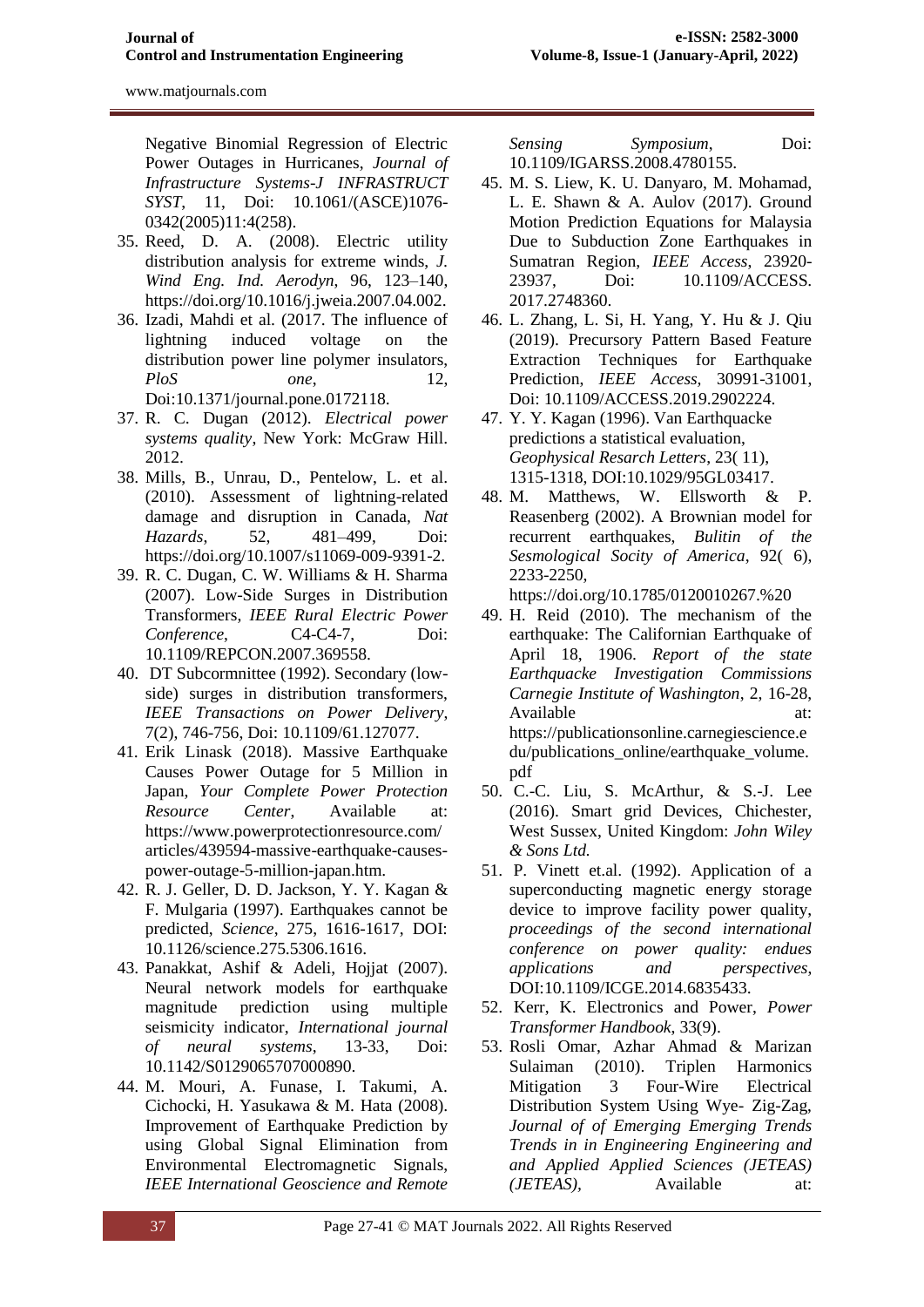<https://hdl.handle.net/10520/EJC156738>

- 54. Vlahinic, Sasa & Brnobic, Dalibor & Vučetić, Dubravk. Measurement and analysis of harmonic distortion in power distribution systems. *Electric Power Systems Research - ELEC POWER SYST RES*, 79, 1121-1126, [Doi:](doi:%2010.1016/j.epsr.2009.02.004)  [10.1016/j.epsr.2009.02.004.](doi:%2010.1016/j.epsr.2009.02.004)
- 55. M. H. J. Bollen, S. Bahramirad & A. Khodaei (2014). Is there a place for power quality in the smart grid?, *16th International Conference on Harmonics and Quality of Power (ICHQP)*, 713-717, [Doi: 10.1109/ICHQP.2014.6842865.](doi:%2010.1109/ICHQP.2014.6842865.)
- 56. Mentor.ieee.org. (2019). Available at: [https://mentor.ieee.org/3000](https://mentor.ieee.org/3000-stds/dcn/19/stds-19-0004-00-PUBS-3002-8.pdf) [stds/dcn/19/stds-19-0004-00-PUBS-3002-](https://mentor.ieee.org/3000-stds/dcn/19/stds-19-0004-00-PUBS-3002-8.pdf) [8.pdf.](https://mentor.ieee.org/3000-stds/dcn/19/stds-19-0004-00-PUBS-3002-8.pdf)
- 57. D. Amaripadath et al. (2017). Power quality disturbances on smart grids: Overview and grid measurement configurations, *52nd International Universities Power Engineering Conference (UPEC)*, 1-6, [Doi:](doi:%2010.1109/UPEC.2017.8231975.)  [10.1109/UPEC.2017.8231975.](doi:%2010.1109/UPEC.2017.8231975.)
- 58. Mclorn, Gareth & Laverty, D. M. & Morrow, D. J. & Mcloone, Sean (2019). Load and harmonic distortion characterization of modern low-energy lighting under applied voltage variation, *Electric Power Systems Research*, 124-138, [Doi: 10.1016/j.epsr.2018.12.029.](doi:%2010.1016/j.epsr.2018.12.029.)
- 59. Standards.ieee.org (2019), *IEEE 1159-2009 -IEEE Recommended Practice for Monitoring Electric Power Quality*, Available at: [https://standards.ieee.org/standard/1159-](https://standards.ieee.org/standard/1159-2009.html) [2009.html](https://standards.ieee.org/standard/1159-2009.html)
- 60. IEEE Recommended Practice and Requirements for Harmonic Control in Electric Power Systems – Redline (2014), *IEEE Std 519-2014 (Revision of IEEE Std 519-1992)–Redline*, 1-213.
- 61. Standards.ieee.org (2020). IEEE 30002 Standards: Power System Analysis, Available at: [https://standards.ieee.org/standard/1159-](https://standards.ieee.org/standard/1159-2009.html) [2009.html](https://standards.ieee.org/standard/1159-2009.html)
- 62. Z. A. Obaid, L. M. Cipcigan, L. Abrahim, & M. T. Muhssin (2018). Frequency control of future power systems: reviewing and evaluating challenges and new control methods, *Journal of Modern Power Systems and Clean Energy*, 7(1), 9–25.
- 63. Ying-Hong Lin, Chih-Wen Liu & Ching-

Shan Chen. A new PMU-based fault detection/location technique for transmission lines with consideration of arcing fault discrimination-part I: theory and algorithms. *IEEE Transactions on Power Delivery*. 2004; 19( 4): 1587-1593. Doi: 10.1109/TPWRD.2004.832407.

- 64. M. S. Pranav, C. Karthik, D. Kavitha, K. Vishal, J. Tarun and V. Vanitha.Fault Detection and Classification in Three Phase Transmission Lines using Signal Processing*. 3rd IEEE International Conference on Recent Trends in Electronics Information & Communication Technology (RTEICT)*. 2018:347-350. Doi: 10.1109/RTEICT42901.2018.9012246.
- 65. G. Devadasu and M. Sushama. A novel multiple fault identification with fast fourier transform analysis, International Conference on Emerging Trends in Engineering. *Technology and Science (ICETETS)*. 2016.
- 66. Mishra S. Detection and classification of power quality disturbances using S-Transform and probabilistic neural network. *IEEE/PES Power Systems Conference and Exposition.* 2009. Doi: 10.1109/psce.2009.4840264.
- 67. . (2019).Introduction to the Discrete Wavelet Transform (DWT), EEL 6562 Course Material. [Online]. Available: https://mil.ufl.edu/nechyba/www/eel6562/c ourse\_materials/t5.wavelets/intro\_dwt.pdf.
- 68. R. P. Hasabe and A. P. Vaidya. Detection and classification of faults on 220 KV transmission line using wavelet transform and neural network*. International Journal of Smart Grid and Clean Energy*. 2014.
- 69. Chul-Hwan Kim, Hyun Kim, Young-Hun Ko, Sung-Hyun Byun, R. K. Aggarwal and A. T. Johns. A novel fault-detection technique of high-impedance arcing faults in transmission lines using the wavelet transform. *IEEE Transactions on Power Delivery.*2002;17(4):921-

929.Doi:10.1109/TPWRD.2002.803780.

- 70. K. Chen, C. Huang, and J. He. Fault detection, classification and location for transmission lines and distribution systems: a review on the methods. *High Voltage*. 2016; 1( 1): 25-33.
- 71. P. Chiradeja and C. Pothisarn,. Identification of the fault location for threeterminal transmission lines using discrete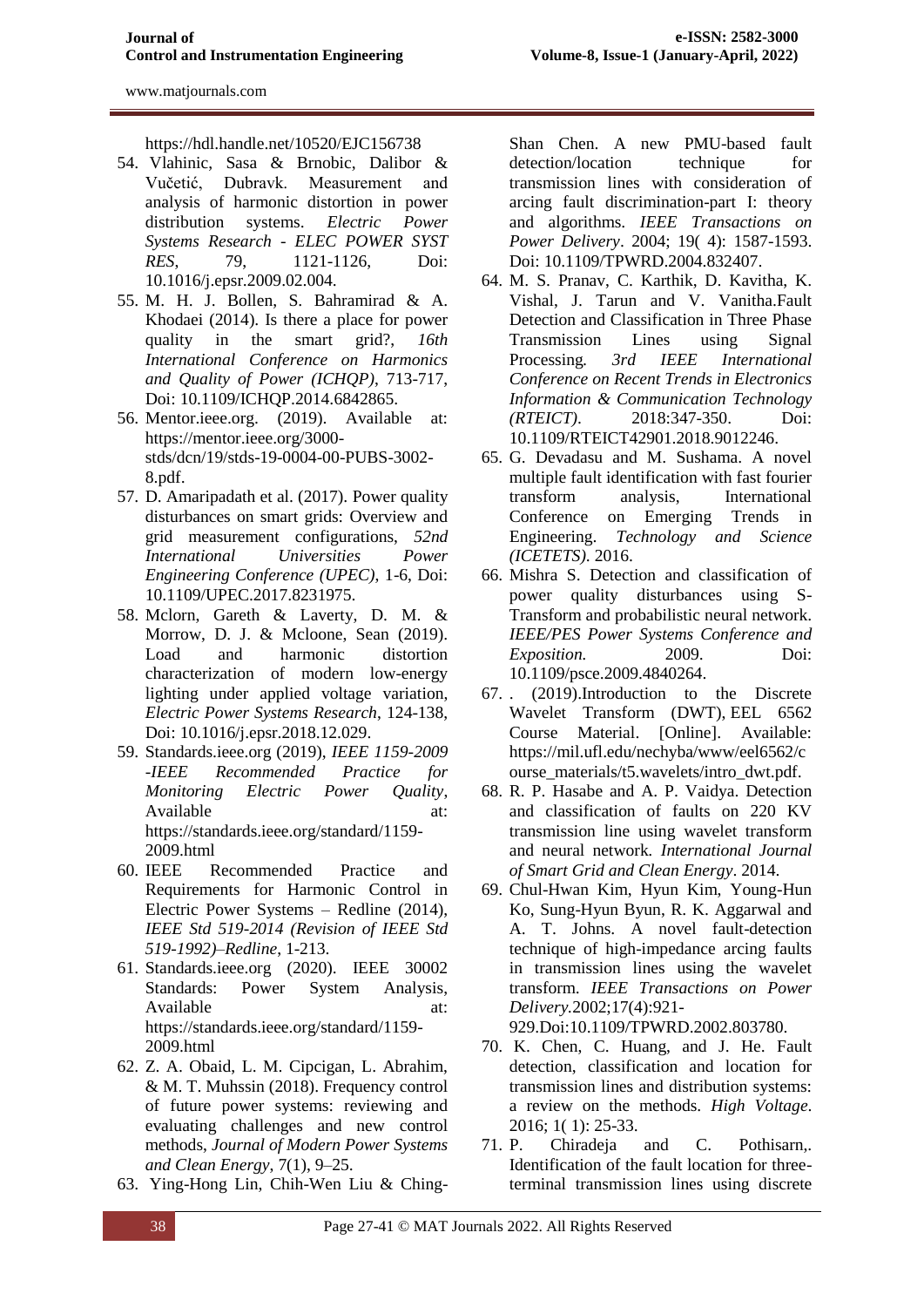wavelet transforms. *Transmission & Distribution Conference & Exposition: Asia and Pacific*. 2009.

- 72. S. A. Gafoor & P. V. R. Rao (2006). Wavelet Based Fault Detection, Classification and Location in Transmission Lines, *IEEE International Power and Energy Conference*.
- 73. Libal U, Hasiewicz Z. (2018). Wavelet based rule for fault detection, *IFAC-Papers On Line*, 255–262, [Doi:](doi:%2010.1016/j.ifacol.2018.09.585.)  [10.1016/j.ifacol.2018.09.585.](doi:%2010.1016/j.ifacol.2018.09.585.)
- 74. A. Prasad & J. B. Edward (2016). Application of Wavelet Technique for Fault Classification in Transmission Systems, *Procedia Computer Science,* 92, 8–83.
- 75. Z. He, L. Fu, S. Lin & Z. Bo (2010). Fault Detection and Classification in EHV Transmission Line Based on Wavelet Singular Entropy, *IEEE Transactions on Power Delivery*, 25(4), 2156-2163, [Doi:](doi:%2010.1109/TPWRD.2010.2042624.)  [10.1109/TPWRD.2010.2042624.](doi:%2010.1109/TPWRD.2010.2042624.)
- 76. T. M. Cover & J. A. Thomas (2005). *Elements of Information Theory*. Jul. 2005.
- 77. LDA(2019). Linear Discriminant Analysis A Brief Tutorial, Available at [:https://www.isip.piconepress.com/publicati](https://www.isip.piconepress.com/publications/reports/1998/isip/lda/lda_theory.pdf) [ons/reports/1998/isip/lda/lda\\_theory.pdf](https://www.isip.piconepress.com/publications/reports/1998/isip/lda/lda_theory.pdf)
- 78. Yadav A, Swetapadma A. A novel transmission line relaying scheme for fault detection and classification using wavelet transform and linear discriminant analysis. *Ain Shams Engineering Journal*. 2015; 6: 99–209. Doi: 10.1016/j.asej.2014.10.005.
- 79. Yadav and A. Swetapadma. A novel transmission line relaying scheme for fault detection and classification using linear discriminant analysis. *Ain Shams Engineering Journal*. 2015; 6(1): 199–209.
- 80. Kumar, Dhruba; Bhowmik, Partha Sarathee. Artificial neural network and phasor data-based islanding detection in smart grid. *IET Generation, Transmission &amp Distribution.* 2018; 12(21): 5843- 5850. Doi: IET Digital Library, Doi: [https://digital-](https://digital-library.theiet.org/content/journals/10.1049/iet-gtd.2018.6299)

[library.theiet.org/content/journals/10.1049/i](https://digital-library.theiet.org/content/journals/10.1049/iet-gtd.2018.6299) [et-gtd.2018.6299](https://digital-library.theiet.org/content/journals/10.1049/iet-gtd.2018.6299)

81. Avagaddi Prasad, J. Belwin Edward, K. Ravi. A review on fault classification methodologies in power transmission systems: Part-I. *Journal of Electrical Systems and Information Technology*. 2018;

5(1): 61-67. Doi: [https://doi.org/10.1016](https://doi.org/10.1016%20/j.jesit.2016.10.003)  [/j.jesit.2016.10.003.](https://doi.org/10.1016%20/j.jesit.2016.10.003)

- 82. Avagaddi Prasad, J. Belwin Edward, K. Ravi. A review on fault classification methodologies in power transmission systems: Part-II. *Journal of Electrical Systems and Information Technology*. 2018; 5(1): 61-67. Doi: ttps://doi.org/10.1016 /j.jesit.2016.10.003.
- 83. Heo S, Lee JH. Fault detection and classification using artificial neural networks. *IFAC-PapersOnLine*. 2018; 51: 470–475. Doi: 10.1016/j.ifacol.2018.09.380.
- 84. Koley E, Jain A, Thoke AS, et al.. Detection and classification of faults on six phase transmission line using ANN. *2nd International Conference on Computer and Communication Technology (ICCCT-2011)*. 2011. Doi: 10.1109/iccct.2011.6075177.
- 85. Parikh UB, Das B, Maheshwari R. Fault classification technique for series compensated transmission line using support vector machine. *International Journal of Electrical Power & Energy Systems*. 2010; 32: 629–636. Doi: 10.1016/j.ijepes.2009.11.020.
- 86. Livani H, Evrenosoglu CY. A machine learning and wavelet-based fault location method for hybrid transmission lines. *IEEE PES T&D Conference and Exposition*. 2014. Doi: 10.1109/tdc.2014.6863282.
- 87. Ray P, Mishra DP. Support vector machine based fault classification and location of a long transmission line, Engineering Science and Technology. *International Journal*. 2016; 19: 1368–1380. Doi: 10.1016/j.jestch.2016.04.001.
- 88. Ying-Hong Lin, Chih-Wen Liu and Ching-Shan Chen. A new PMU-based fault detection/location technique for transmission lines with consideration of arcing fault discrimination-part II: performance evaluation. *IEEE Transactions on Power Delivery*. 2004; 19(4): 1594- 1601. Doi: 10.1109/TPWRD.2004.835276.
- 89. IEEE. IEEE Guide for Determining Fault Location on AC Transmission and Distribution Lines, *IEEE Std C37.114-2014 (Revision of IEEE Std C37.114)*. 2015:.1- 76. Doi: 10.1109/IEEESTD.2015.7024095.
- 90. K. Zimmerman and D. Costello. Impedance-Based Fault Location Experience. *IEEE Rural Electric Power*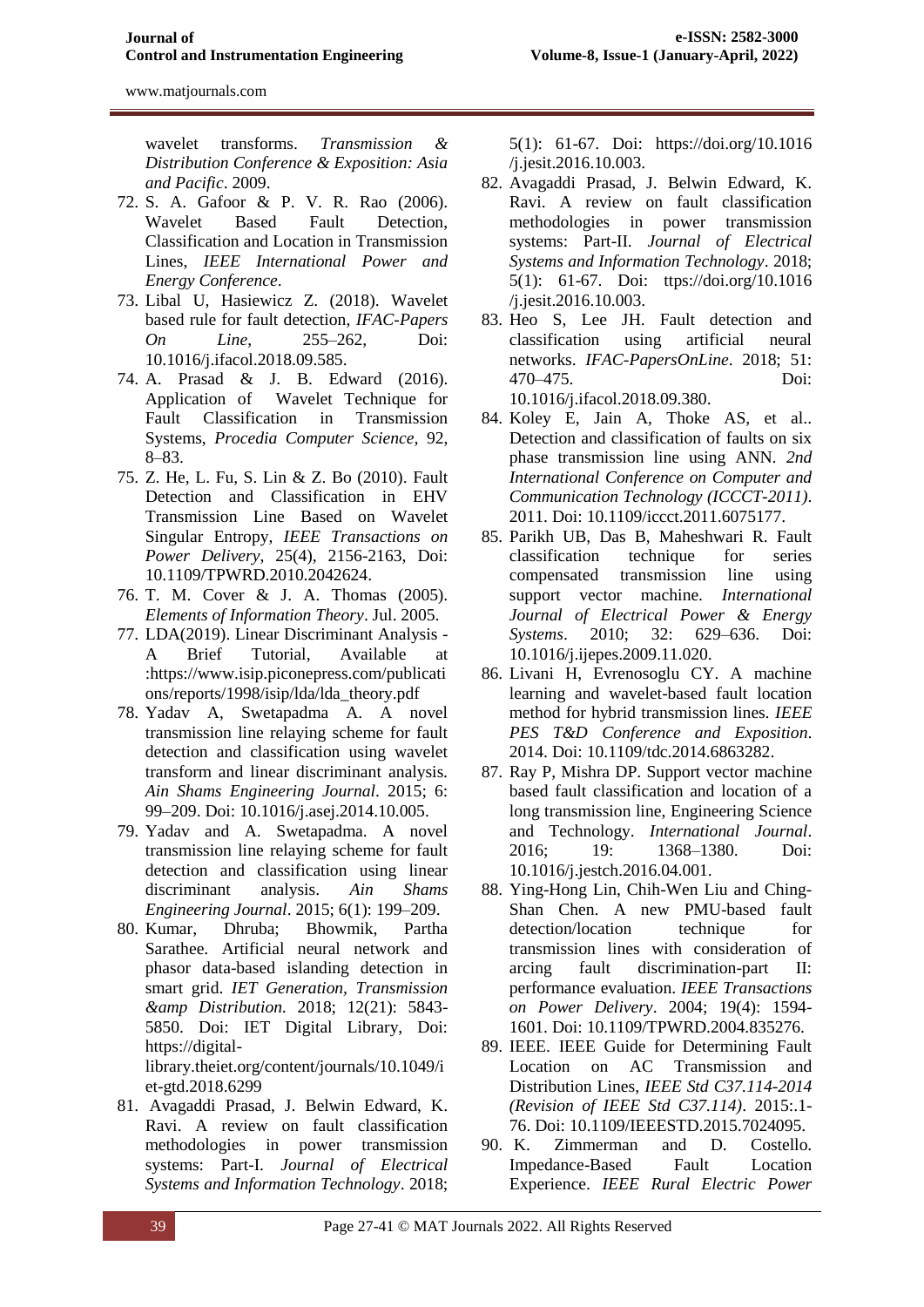*Conference*. 2006: 1-16. Doi: 10.1109/REPCON.2006.1649060.

- 91. Zimmerman, Karl & Costello, David. Impedance-Based Fault Location Experience. *IEEE Rural Electric Power Conference*. 2005; 211-226. Doi: 10.1109/CPRE.2005.1430435.
- 92. S. Das, S. Santoso, A. Gaikwad and M. Patel. Impedance-based fault location in transmission networks: theory and application. *IEEE Access*. 2014; 2: 537-557. Doi: 10.1109/ACCESS.2014.2323353.
- 93. Rao, T.C. & Ram, S.S. & Subrahmanyam. Fault Signal Recognition in Power Distribution System using Deep Belief Network. *Journal of Intelligent Systems*. 2018. Doi: 10.1515/jisys-2017-0499.
- 94. Chen, P., Xu, B., Li, J. et al..Modern travelling wave based fault location techniques for HVDC transmission lines. *Trans. Tianjin Univ*. 2008; 14: 139–143. Doi: https://doi.org/10.1007/s12209-008- 0025-7.
- 95. David J Griffs, *Introduction to Quantum Mechanics*, 2nd edn., Pearson, New Jersy. 1995.
- 96. D. Spoor and J. G. Zhu. Improved singleended traveling-wave fault location algorithm based on experience with conventional substation transducers. *IEEE Trans. Power Del*. 2006: 21, 1714–1720.
- 97. Lei, Aoyu, X. Dong, Shenxing Shi and B. Wang. Research of wave-head characteristics of the fault-generated travelling wave on transmission line in different frequency bands. *Modern Electric Power Systems (MEPS)*. 2015: 1-6.
- 98. Akpolat, Alper Nabi, et al.. Towards to Smart Grid: Dynamic Line Rating. *The 6th International Istanbul Smart Grids and Cities Congress and Fair (ICSG)*. 2018. Doi:10.1109/sgcf.2018.8408950.
- 99. Andrea Michiorri, Huu-Minh Nguyen, Stefano Alessandrini, John Bjørnar Bremnes, Silke Dierer, Enrico Ferrero, Bjørn-Egil Nygaard, Pierre Pinson, Nikolaos Thomaidis, Sanna Uski. Forecasting for dynamic line rating. *Renewable and Sustainable Energy Reviews*. 2015; 52: 1713-1730. Doi: https://doi.org/10.1016/j.rser.2015.07.134.
- 100. J. Teh et al.,. Prospects of Using the Dynamic Thermal Rating System for Reliable Electrical Networks: A Review.

IEEE Access. 2018; 6: 26765-26778. Doi: 10.1109/ACCESS.2018.2824238.

- 101. S. Talpur, C. J. Wallnerström, P. Hilber and S. N. Saqib. Implementation of Dynamic Line Rating technique in a 130 kV regional network. *IEEE International Multi Topic.* 2014, 477-482. Doi: 10.1109/INMIC.2014.7097387.
- 102. C. R. Black and W. A. Chisholm. Key Considerations for the Selection of Dynamic Thermal Line Rating Systems. *IEEE Transactions on Power Delivery*. 2015; 30(5): 2154-2162. Doi: 10.1109/TPWRD.2014.2376275.
- 103. D. Douglass et al.. Real-Time Overhead Transmission-Line Monitoring for Dynamic Rating. *IEEE Transactions on Power Delivery*. 2016; 31(3): 921-927. Doi: 10.1109/TPWRD.2014.2383915.
- 104. Soheila Karimi, Petr Musilek, Andrew M. Knight. Dynamic thermal rating of transmission lines: A review. *Renewable and Sustainable Energy Reviews*. 2018; 91: 600-612. Doi: <https://doi.org/10.1016/j.rser.2018.04.001>
- 105. R. K. Henke and S. C. Sciacca. Dynamic thermal rating of critical lines-a study of real-time interface requirements. *IEEE Computer Applications in Power*. 1989; 2( 3): 46-51. Doi: 10.1109/67.31832.
- 106. Bhuiyan Md Abul Ehsan, Fatema Begum, Sheikh Jawad Ilham, Raihan Sayeed Khan. Advanced wind speed prediction using convective weather variables through machine learning application. *Applied Computing and Geosciences*. 2019: 1, 2590-1974. Doi: [https://doi.org/10.1016/j.acags.2019.10000](https://doi.org/10.1016/j.acags.2019.100002)  $\mathcal{L}$
- 107. Giebel, Gregor & Brownsword, Richard & Kariniotakis, George & Denhard, Michael & Draxl, Caroline. The State of the Art in Short-Term Prediction of Wind Power. *A Literature Overview*. 2011.
- 108. H. Shaker, M. Fotuhi-Firuzabad and F. Aminifar. Fuzzy Dynamic Thermal Rating of Transmission Lines. *IEEE Transactions on Power Delivery*. 2012; 27(4): 1885- 1892. Doi: 10.1109/TPWRD.2012.2193672.
- 109. S. Karimi, A. M. Knight and P. Musilek. A comparison between fuzzy and probabilistic estimation of Dynamic Thermal Rating of transmission lines. *IEEE*